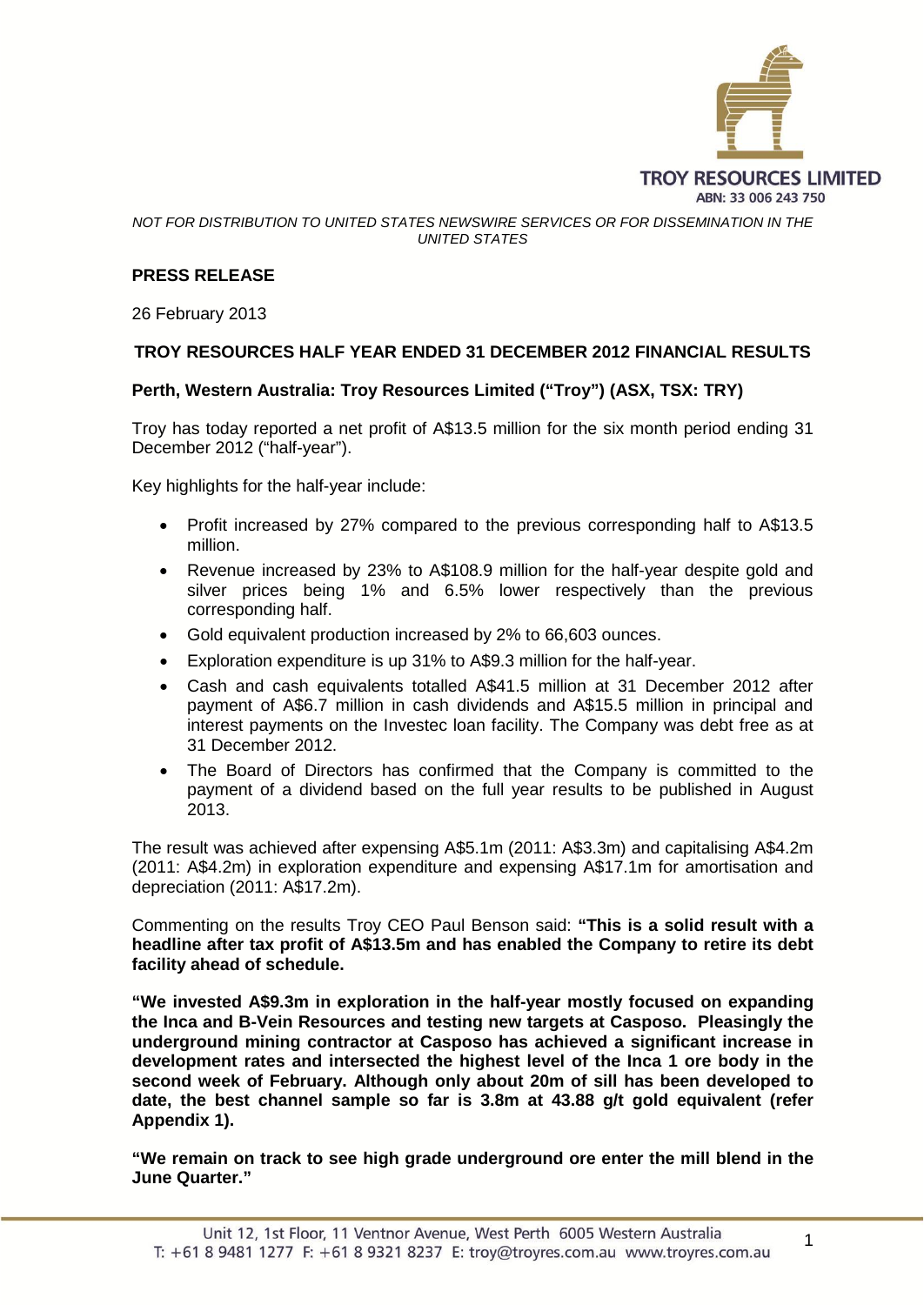**Appendix One**



**Early exposure of the Inca 1 vein in the Casposo underground. 2380NW - CHIN\_00001: 2.20m at 18.47g/t gold and 1380g/t silver or 41.48g/t Au\_Eq from 0.50m Incl: 0.60m at 49.53g/t gold and 4145g/t silver or 118.61g/t Au\_Eq from 2.10m**



**Early exposure of the Inca 1 vein in the Casposo underground 2380NW - CHIN\_00004: 3.80m at 29.72g/t gold and 850g/t silver or 43.88g/t Au\_Eq from 1.50m Incl: 1.00m at 80.10g/t gold and 2471g/t silver or 121.28g/t Au\_Eq from 3.00m**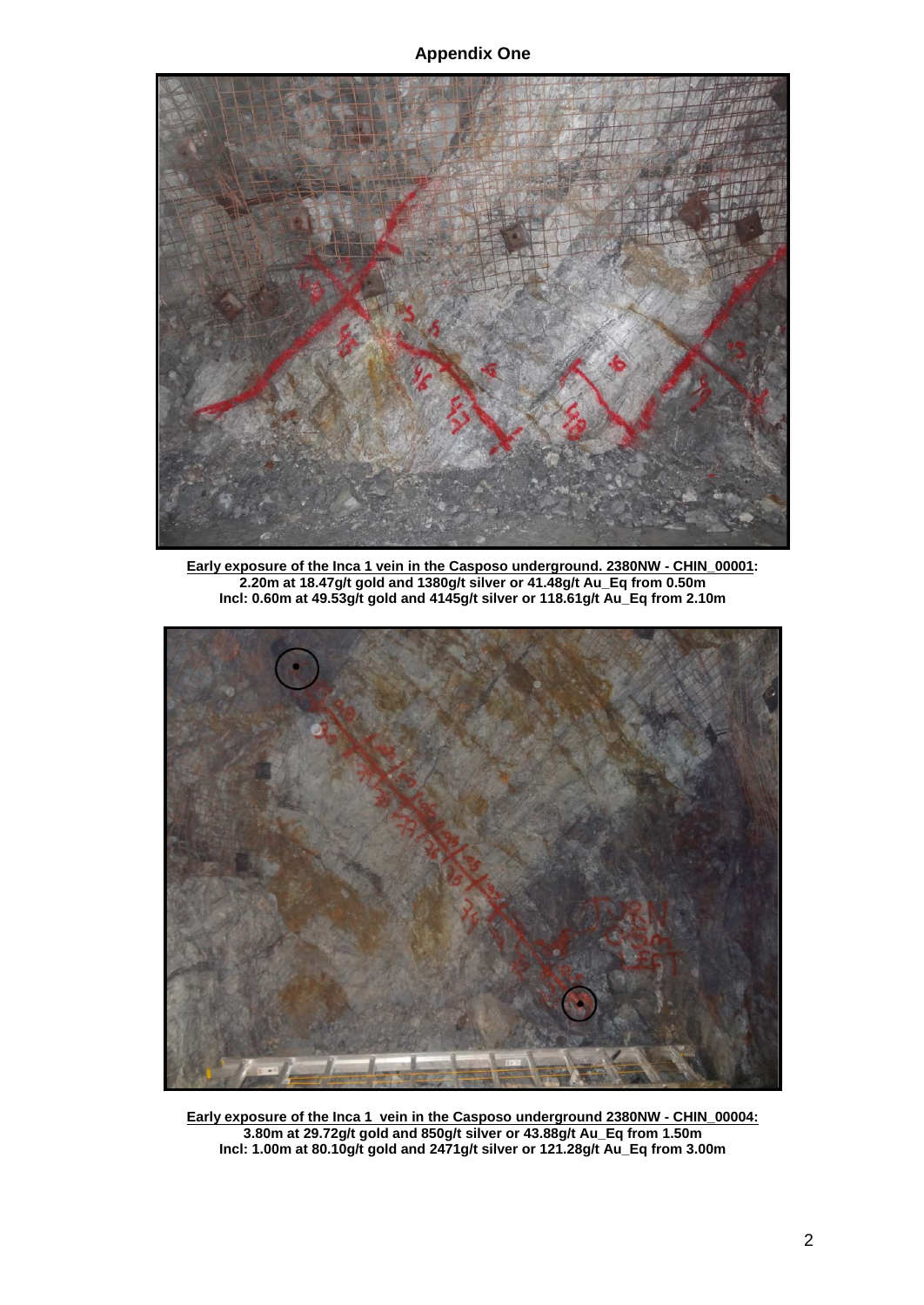

|                | <b>Sill Drive 2480NW</b> |      |               |     |       |               |             |           |                |                                       |                                                |                                                  |                             | <b>February 22 - 2013</b>                                                          |  |  |  |            |      |      |      |  |            |      |       |      |
|----------------|--------------------------|------|---------------|-----|-------|---------------|-------------|-----------|----------------|---------------------------------------|------------------------------------------------|--------------------------------------------------|-----------------------------|------------------------------------------------------------------------------------|--|--|--|------------|------|------|------|--|------------|------|-------|------|
| Easting<br>(m) | Northing<br>(m)          | Z(m) | Length<br>(m) | Az  | Dip   | <b>Sample</b> | From<br>(m) | To<br>(m) | Length*<br>(m) | Casposo<br>Lab Gold<br>Grade<br>(g/t) | <b>Alex Stewart</b><br>Lab Gold<br>Grade (g/t) | Alex Stewart<br><b>Lab Silver</b><br>Grade (g/t) | Grade<br>(g/t)<br>$(Au_eq)$ | Interval (m at g/t Gold and g/t Silver<br>or g/t Au_Eq) - Vein-Alex Stewart<br>lab |  |  |  |            |      |      |      |  |            |      |       |      |
|                |                          |      |               |     |       | SUB-<br>61    | 1.00        | 1.50      | 0.50           |                                       | 2.21                                           | 249                                              | 6.37                        |                                                                                    |  |  |  |            |      |      |      |  |            |      |       |      |
|                |                          |      |               |     |       | SUB-<br>62    | 1.50        | 2.00      | 0.50           |                                       | 4.60                                           | 299                                              | 9.59                        | 3.50m at 12.82g/t gold                                                             |  |  |  |            |      |      |      |  |            |      |       |      |
|                |                          |      |               |     |       | SUB-<br>63    | 2.00        | 2.50      | 0.50           |                                       | 4.02                                           | 262                                              | 8.39                        | and 742g/t silver or<br>25.19g/t Au_Eq from                                        |  |  |  |            |      |      |      |  |            |      |       |      |
| 2439209        | 6548384                  | 2384 | 6.50          | 240 | $-45$ | SUB-<br>64    | 2.50        | 3.00      | 0.50           |                                       | 15.90                                          | 570                                              | 25.41                       | 1.00m Incl: 1.50m at<br>26.06g/t gold and                                          |  |  |  |            |      |      |      |  |            |      |       |      |
|                |                          |      |               |     |       | SUB-<br>65    | 3.00        | 3.50      | 0.50           |                                       | 6.62                                           | 721                                              | 18.64                       | 1441g/t silver or<br>50.08g/t Au_Eq from                                           |  |  |  |            |      |      |      |  |            |      |       |      |
|                |                          |      |               |     |       | SUB-<br>66    | 3.50        | 4.00      | 0.50           |                                       | 55.67                                          | 3033                                             | 106.21                      | 2.50 <sub>m</sub>                                                                  |  |  |  |            |      |      |      |  |            |      |       |      |
|                |                          |      |               |     |       | SUB-<br>67    | 4.00        | 4.50      | 0.50           |                                       | 0.76                                           | 56                                               | 1.70                        |                                                                                    |  |  |  |            |      |      |      |  |            |      |       |      |
|                |                          |      |               |     |       |               | SUB-<br>74  | 1.50      | 2.00           | 0.50                                  |                                                | 7.65                                             | 186                         | 10.75                                                                              |  |  |  |            |      |      |      |  |            |      |       |      |
|                |                          |      |               |     |       |               |             |           |                |                                       |                                                |                                                  |                             |                                                                                    |  |  |  | SUB-<br>75 | 2.00 | 2.50 | 0.50 |  | 8.67       | 521  | 17.35 |      |
|                |                          |      |               |     |       |               |             |           |                |                                       |                                                |                                                  |                             |                                                                                    |  |  |  |            |      |      |      |  | SUB-<br>76 | 2.50 | 3.00  | 0.50 |
| 2439213        | 6548390                  | 2383 | 5.80          | 243 | 50    | SUB-<br>77    | 3.00        | 3.50      | 0.50           |                                       | 68.80                                          | 2081                                             | 103.49                      | Au_Eq from 1.50m Incl:<br>1.00m at 80.10g/t gold and                               |  |  |  |            |      |      |      |  |            |      |       |      |
|                |                          |      |               |     |       | SUB-<br>78    | 3.50        | 4.00      | 0.50           |                                       | 91.40                                          | 2860                                             | 139.06                      | 2471g/t silver or 121.28g/t<br>Au Eq from 3.00m                                    |  |  |  |            |      |      |      |  |            |      |       |      |
|                |                          |      |               |     |       | SUB-<br>79    | 4.00        | 4.50      | 0.50           |                                       | 2.81                                           | 176                                              | 5.75                        |                                                                                    |  |  |  |            |      |      |      |  |            |      |       |      |
|                |                          |      |               |     |       | SUB-<br>80    | 4.50        | 5.30      | 0.80           |                                       | 26.01                                          | 137                                              | 28.29                       |                                                                                    |  |  |  |            |      |      |      |  |            |      |       |      |
|                |                          |      |               |     |       | SUB-<br>84    | 1.20        | 1.70      | 0.50           |                                       | 1.94                                           | 72                                               | 3.14                        |                                                                                    |  |  |  |            |      |      |      |  |            |      |       |      |
|                |                          |      |               |     |       | SUB-<br>85    | 1.70        | 2.20      | 0.50           |                                       | 2.32                                           | 134                                              | 4.55                        |                                                                                    |  |  |  |            |      |      |      |  |            |      |       |      |
|                |                          |      |               |     |       | SUB-<br>86    | 2.20        | 2.70      | 0.50           |                                       | 1.52                                           | 85                                               | 2.94                        |                                                                                    |  |  |  |            |      |      |      |  |            |      |       |      |
|                |                          |      |               |     |       | SUB-<br>87    | 2.70        | 3.20      | 0.50           |                                       | 7.52                                           | 186                                              | 10.62                       | 4.50m at 5.03g/t gold and<br>270g/t silver or 9.52g/t                              |  |  |  |            |      |      |      |  |            |      |       |      |
| 2439210        | 6548398                  | 2383 | 6.50          | 235 | 50    | SUB-<br>88    | 3.20        | 3.70      | 0.50           |                                       | 6.16                                           | 645                                              | 16.90                       | Au Eq from 1.20m Incl:<br>1.50m at 9.43g/t gold and                                |  |  |  |            |      |      |      |  |            |      |       |      |
|                |                          |      |               |     |       | SUB-<br>89    | 3.70        | 4.20      | 0.50           |                                       | 14.62                                          | 302                                              | 19.65                       | 377g/t silver or 15.72g/t<br>Au Eq from 2.70m                                      |  |  |  |            |      |      |      |  |            |      |       |      |
|                |                          |      |               |     |       | SUB-<br>90    | 4.20        | 4.70      | 0.50           |                                       | 4.42                                           | 325                                              | 9.84                        |                                                                                    |  |  |  |            |      |      |      |  |            |      |       |      |
|                |                          |      |               |     |       | SUB-<br>91    | 4.70        | 5.20      | 0.50           |                                       | 3.32                                           | 479                                              | 11.31                       |                                                                                    |  |  |  |            |      |      |      |  |            |      |       |      |
|                |                          |      |               |     |       | SUB-<br>92    | 5.20        | 5.70      | 0.50           |                                       | 3.43                                           | 200                                              | 6.77                        |                                                                                    |  |  |  |            |      |      |      |  |            |      |       |      |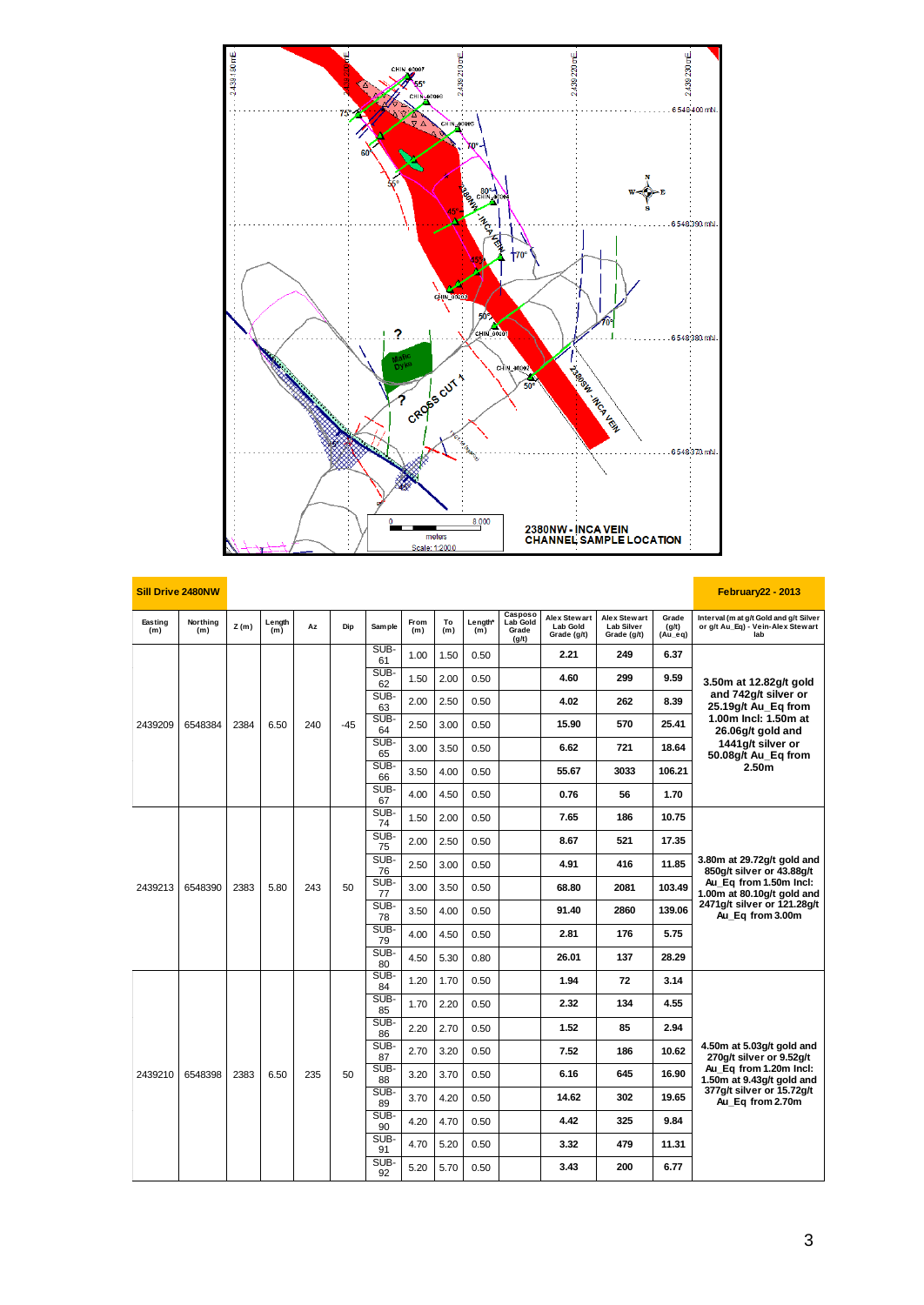#### **FNDS**

**For further information please contact:**

| <b>Paul Benson</b>             | <b>Annette Ellis / Warrick Hazeldine</b> |
|--------------------------------|------------------------------------------|
| <b>Chief Executive Officer</b> | <b>Media Relations</b>                   |
| <b>Troy Resources Limited</b>  | <b>Cannings Purple</b>                   |
| T: +61 8 9481 1277             | T: +61 8 61 8 6314 6300                  |
| E: troy@troyres.com.au         | E: aellis@canningspurple.com.au          |

*Information of a scientific or technical nature that which relates to exploration results, Mineral Resources or ore Reserves was prepared under the supervision of Peter J. Doyle, Vice President Exploration and Business Development of Troy, a "qualified person" under National Instrument 43-101 – "Standards of Disclosure for Mineral Projects", a Fellow of the Australasian Institute of Mining and Metallurgy. Mr. Doyle has sufficient experience, which is relevant to the style of mineralisation and type of deposit under consideration, and to the activity he is undertaking, to qualify as a "competent person" as defined under the Australian JORC Code as per the 2004 edition of the "Australasian Code for Reporting of Exploration Results, Mineral Resources and Ore Reserves". Mr. Doyle has reviewed and approved the information contained in this announcement. Mr. Doyle is:*

- *A full time employee of Troy Resources Limited*
- *Has sufficient experience which is relevant to the type of deposit under consideration and to the activity which he is undertaking to qualify as a Competent Person as defined in the 2004 Edition of the 'Australasian Code for Reporting of Exploration Results, Mineral Resources and Ore Reserves'*
- *A Fellow of the Australasian Institute of Mining and Metallurgy*
- *Has consented in writing to the inclusion of this data*

*For further information regarding the Company's projects in Brazil, Australia and Argentina, including a description of Troy's quality assurance program, quality control measures, the geology, sample collection and testing procedures in respect of the Company's projects please refer to the technical reports filed which are available under the Company's profile at [www.sedar.com](http://www.sedar.com/) or on the Company's website.*

*This announcement contains "forward-looking statements" and "forward-looking information", based on assumptions and judgements of management regarding future events and results. Such "forwardlooking statements" and "forward-looking information which may include, but are not limited to statements as to the expected timing of delivery of underground ore at Casposo to the mill, forecasted production, operating costs, capital costs, the realization of mineral reserve and resource estimates, the discovery of additional mineral resources and reserves and the costs and timing of the development of the underground mine at Casposo. Often, but not always, forward-looking information can be identified by the use of words such as "plans", "expects", "is expected", "is expecting", "budget", "scheduled", "estimates", "forecasts", "intends", "anticipates", or "believes", or variations (including negative variations) of such words and phrases, or state that certain actions, events or results "may", "could", "would", "might", or "will" be taken, occur or be achieved. The purpose of forward-looking information is to provide the audience with information about management's expectations and plans. Readers are cautioned that forward-looking information involves known and unknown risks, uncertainties and other factors which may cause the actual results, performance or achievements of Troy and/or its subsidiaries to be materially different from any future results, performance or achievements expressed or implied by the forward-looking information. Such factors include, among others, future prices of gold and silver, the actual results of current production, development and/or exploration activities, changes in project parameters as plans continue to be refined, variations in grade or recovery rates, plant and/or equipment failure,, the possibility of cost overruns, as well as those factors disclosed in the Company's filed documents. There can be no assurance that the Company's plans will proceed as planned or that they will be successfully completed within expected time limits and budgets or that, when completed, expected production levels will be achieved.*

*Forward-looking information and statements are based on the reasonable assumptions, estimates, analysis and opinions of management made in light of its experience and its perception of trends, current conditions and expected developments, as well as other factors that management believes to be relevant and reasonable in the circumstances at the date such statements are made, but which may prove to be incorrect. The Company believes that the assumptions and expectations reflected in such forward-looking statements and information are reasonable. Assumptions have been made about, among other things: the accuracy of the capital and operating costs estimates, the price of gold and silver and the accuracy of mineral resource and reserve estimates. Readers are cautioned that the foregoing list is not exhaustive of all factors and assumptions which may have been used.*

*Troy does not undertake to update any forward-looking information or statements, except in accordance with applicable securities laws.*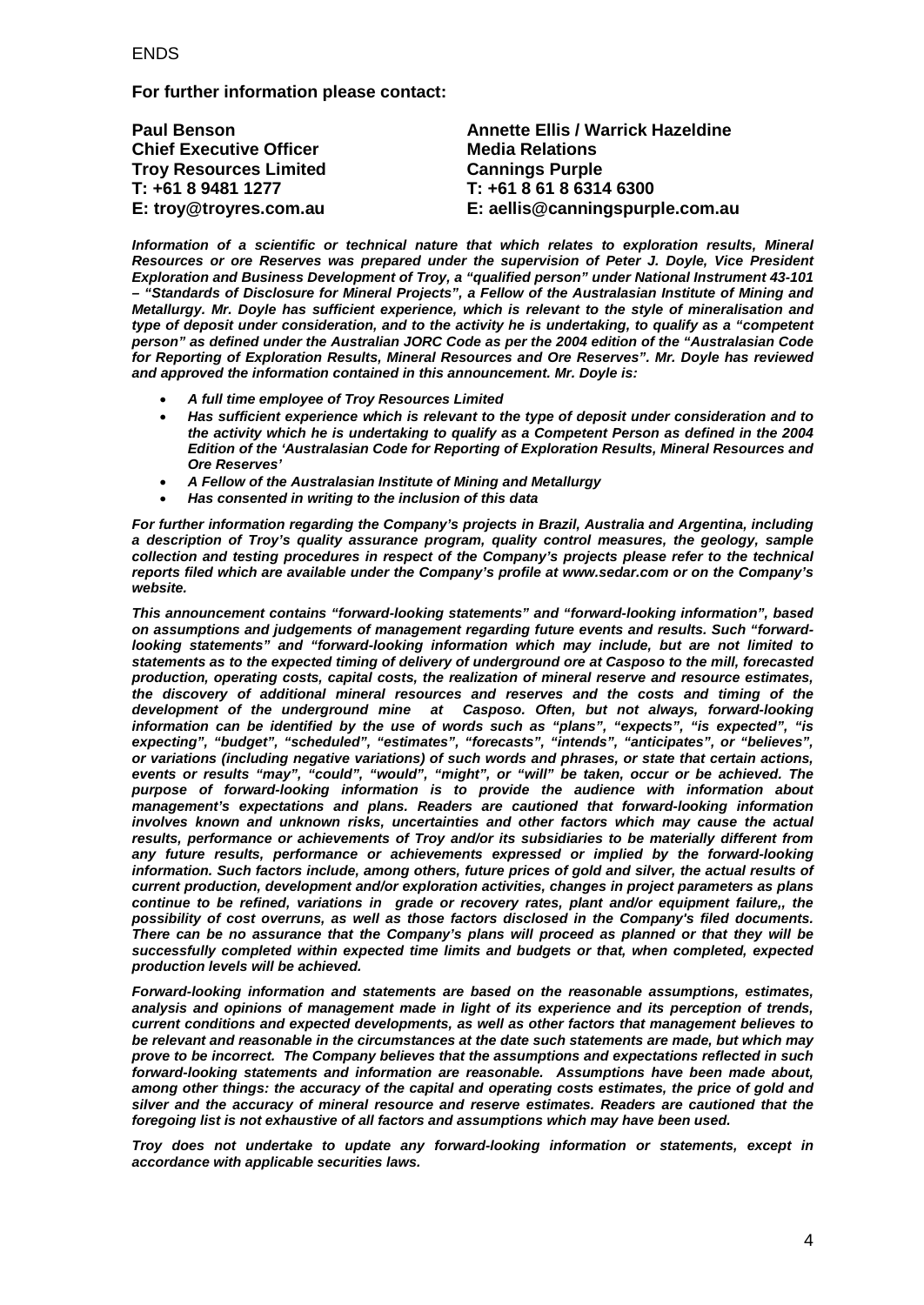#### **ABOUT TROY RESOURCES**

Troy Resources (TSX, ASX: TRY) is a dividend-paying junior gold producer, with a clear growth strategy. The company has two producing gold operations; Andorinhas mine in Para State, Brazil and the Casposo gold and silver mine, in San Juan province, Argentina.

Troy has an experienced Board and management team with a track record of successful, fast-track mine development and low-cost operations.

Troy has an annual exploration budget in excess of A\$15 million and a proven track record in exploration discoveries and strategic acquisitions.

Following the development of the Casposo project in Argentina, Troy has entered a renewed growth phase which has lifted the company's annual gold production above 100,000oz of gold per annum.

The Company is well positioned to continue its path of strong growth and profitable operations, and on track to achieve its vision of becoming a highly profitable mid-tier gold producer with a portfolio of quality long-life assets.

The Company maintains a robust balance sheet and forecasts continued strong cash flow from its current assets. Troy's gold production is unhedged; allowing its shareholders access to the full benefit of current and future gold price upside.

Troy is a responsible corporate citizen, committed to the best practice of health and safety, environmental stewardship and social responsibility.



#### **PROJECT LOCATIONS**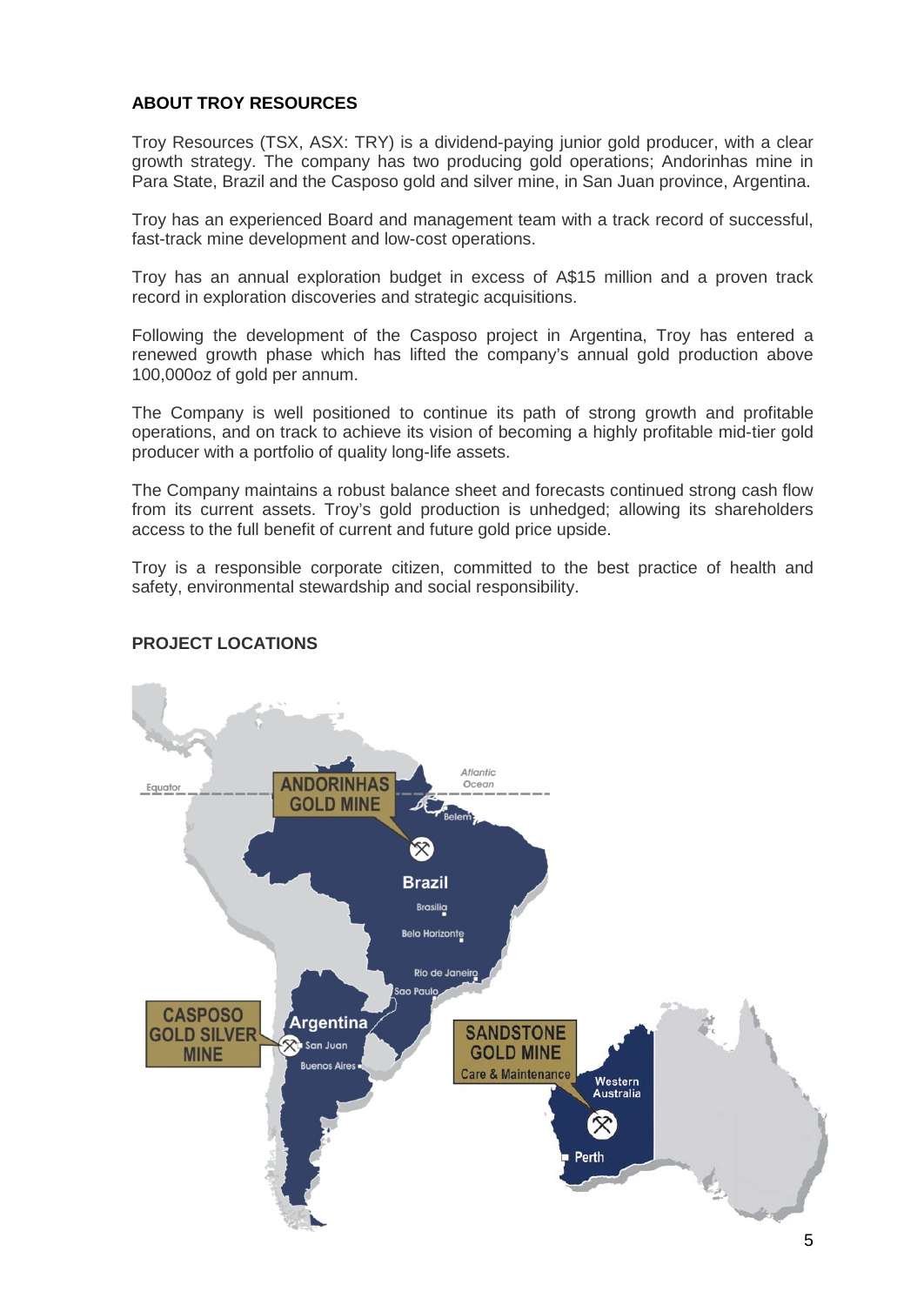

#### **TROY RESOURCES LIMITED RESULTS FOR ANNOUNCEMENT TO THE MARKET FOR THE HALF-YEAR ENDED 31 DECEMBER 2012**

Appendix 4D, previous corresponding period, half-year ended 31 December 2011.

| <b>Revenue and Net Profit</b>             |    | Percentage<br>Change |    | Amount<br>\$'000 |
|-------------------------------------------|----|----------------------|----|------------------|
| Revenue from ordinary activities          | Up | 23%                  | to | 108,934          |
| Profit from ordinary activities after tax | Up | 27%                  | to | 13.543           |
| Net profit attributable to members        | Up | 27%                  | to | 13,543           |

|                             |            | <b>Franked</b> |               |
|-----------------------------|------------|----------------|---------------|
|                             | Amount per | amount per     | Tax rate full |
|                             | security   | security       | franking      |
| <b>Dividend Information</b> | (cents)    | (cents)        | credit        |

No interim dividend for the financial year 2013 has been declared.

.

| Net tangible assets per security       | <b>Dec 2012</b><br>per share | <b>Jun 2012</b><br>per share |
|----------------------------------------|------------------------------|------------------------------|
| Net tangible assets per security       | \$1.49                       | \$1.48                       |
| Common shares on issue at balance date | 91,318,649                   | 89,412,649                   |

Additional Appendix 4D disclosure requirements can be found in the Directors' Report and the 31 December 2012 half-year financial statements.

This report is based on the consolidated 2012 half-year financial statements which have been reviewed by Deloitte Touche Tohmatsu, and is not subject to dispute or qualification. The Independent Auditors' Review Report is included herein.

**This is a half-yearly report and is to be read in conjunction with the 30 June 2012 Annual Report.**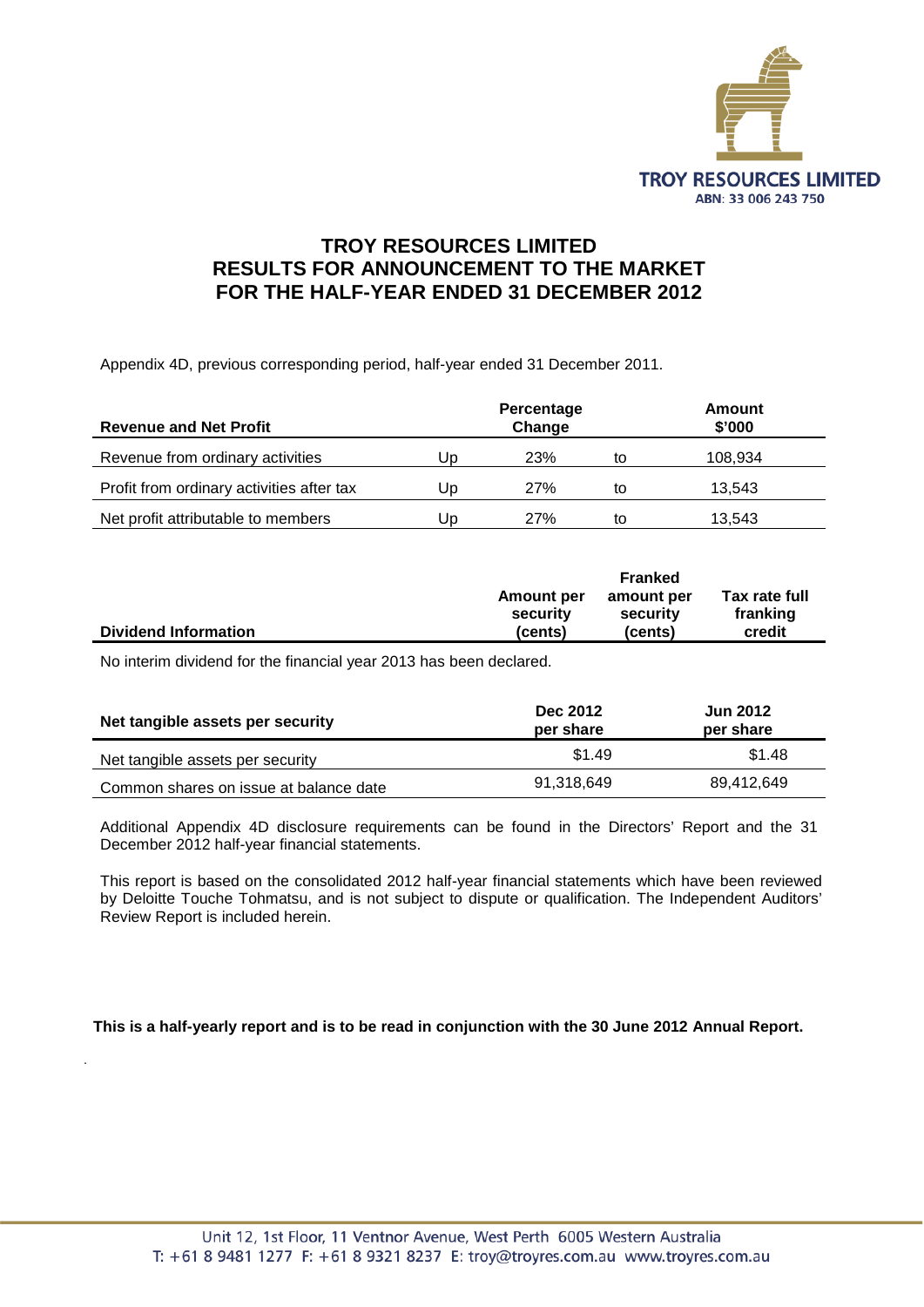

## **TROY RESOURCES LIMITED**

## **ABN: 33 006 243 750**

## **CONSOLIDATED FINANCIAL REPORT**

## **FOR THE HALF-YEAR ENDED**

## **31 DECEMBER 2012**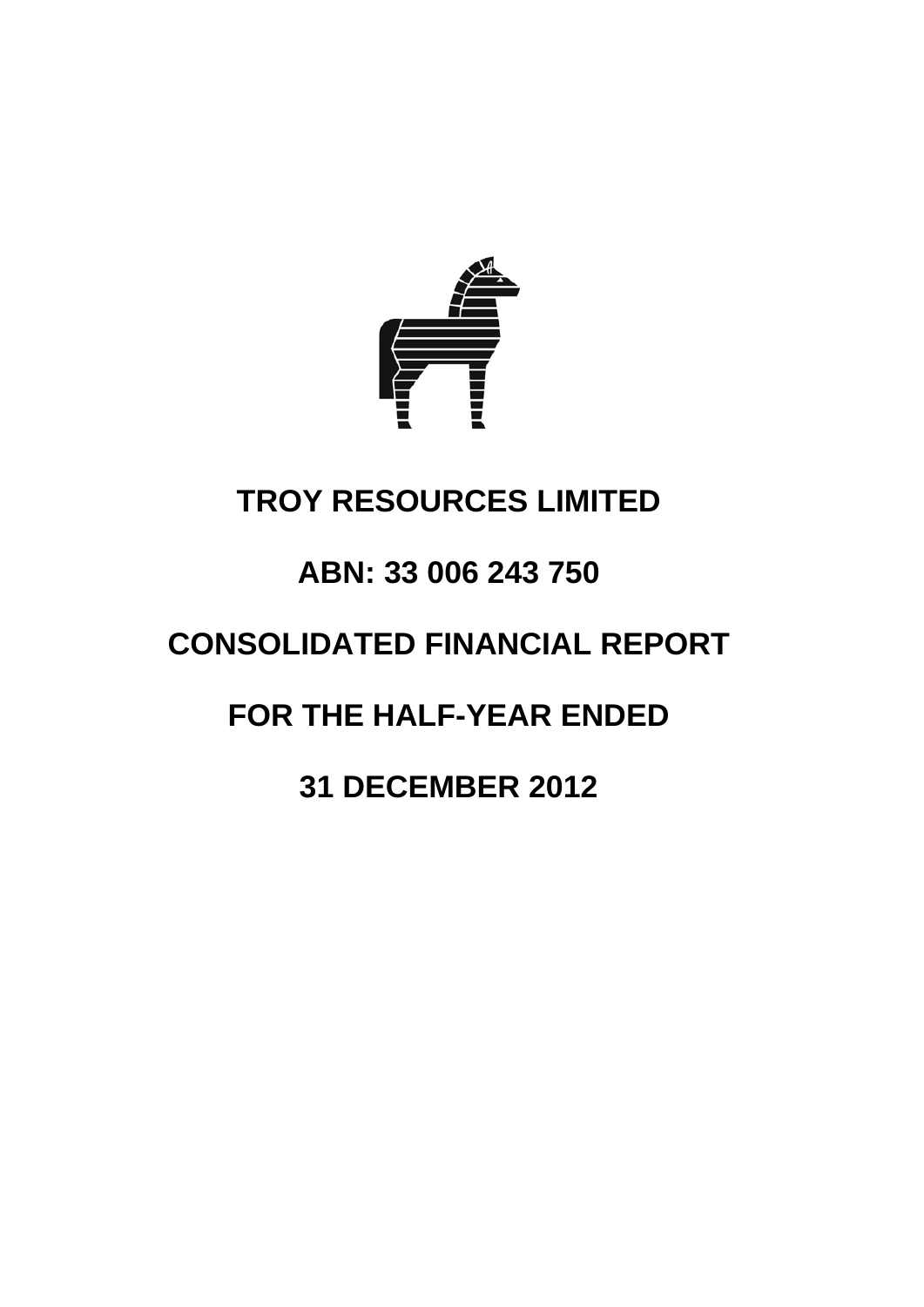

#### **DIRECTORS' REPORT**

The Directors of Troy Resources Limited submit herewith the financial report of Troy Resources Limited and its subsidiaries (the Group) for the half-year ended 31 December 2012. In order to comply with the provisions of the *Corporations Act 2001*, the Directors report as follows:

#### **DIRECTORS**

The names of the Directors of the Company during and since the end of the half-year are:

- Mr D R Dix, Non-Executive Chairman
- Mr P Benson, Chief Executive Officer and Managing Director
- Mr K K Nilsson, Executive Director of Project Development
- Mr G R Chambers, Non-Executive Director
- Mr F S Grimwade, Non-Executive Director
- Mr J L C Jones, Non-Executive Director
- Mr C R W Parish, Non-Executive Director

#### **REVIEW OF OPERATIONS**

#### **(a) Production and Sales**

Troy's total production for the half-year was 55,371 ounces of gold and 605,059 ounces of silver or 66,603 gold equivalent ounces (2011: 57,327 gold ounces and 415,087 silver ounces or 65,363 gold equivalent ounces).

Troy's wholly owned Andorinhas operation in Para State, Brazil produced 18,031 ounces of gold for the half-year (2011: 25,546 ounces) at an average cash cost of US\$693 per ounce (2011: US\$523). The decrease in gold production was due to lower grades and lower productivity in the deeper stoping areas due to narrower and more complex ore structures. In addition, production in the December month was impacted by the temporary loss of a production drill jumbo.

Troy's wholly owned Casposo operation in San Juan Province, Argentina produced 37,340 ounces of gold (2011: 31,781) and 605,059 ounces of silver (2011: 415,087) for the halfyear from the processing of 195,768 tonnes (2011: 139,554) of ore at an average gold grade of 6.73g/t (2011: 8.23g/t) and silver grade of 120.10g/t (2011: 121.07).

Casposo cash costs on a by-product basis were US\$532 per gold ounce net of silver credits (2011: US\$413). Total gold equivalent ounces produced at Casposo were 48,572 (2011: 39,813) with cash costs on co-product basis of US\$803 per ounce (2011: US\$671).

The Casposo operation was in full production throughout the half-year to 31 December 2012. During the corresponding 31 December 2011 half-year, it was still in the process of ramping up production to nameplate capacity and was hindered by the extreme cold weather. During the December 2012 half-year, significant efficiency gains were partially offset by an increasing strip ratio of the open pit mine and high labour cost inflation within Argentina.

Group sales for the half-year totalled 56,621 ounces of gold and 578,550 ounces of silver or 67,363 gold equivalent ounces (HY2011: 47,359 ounces of gold and 298,590 ounces of silver or 53,200 gold equivalent ounces).

Due to the high silver content of Casposo doré and time taken for the external refinery to process it, combined with logistics of transport to Canada and third party assays, it can take approximately six weeks from when doré is produced on site until the bullion is ready for sale.

Casposo doré in process at the Canadian refinery, forward sold at 31 December 2012 totalled 5,929 gold equivalent ounces which compares to 10,257 gold equivalent ounces at 30 June 2012 and 3,290 gold equivalent ounces at 31 December 2011.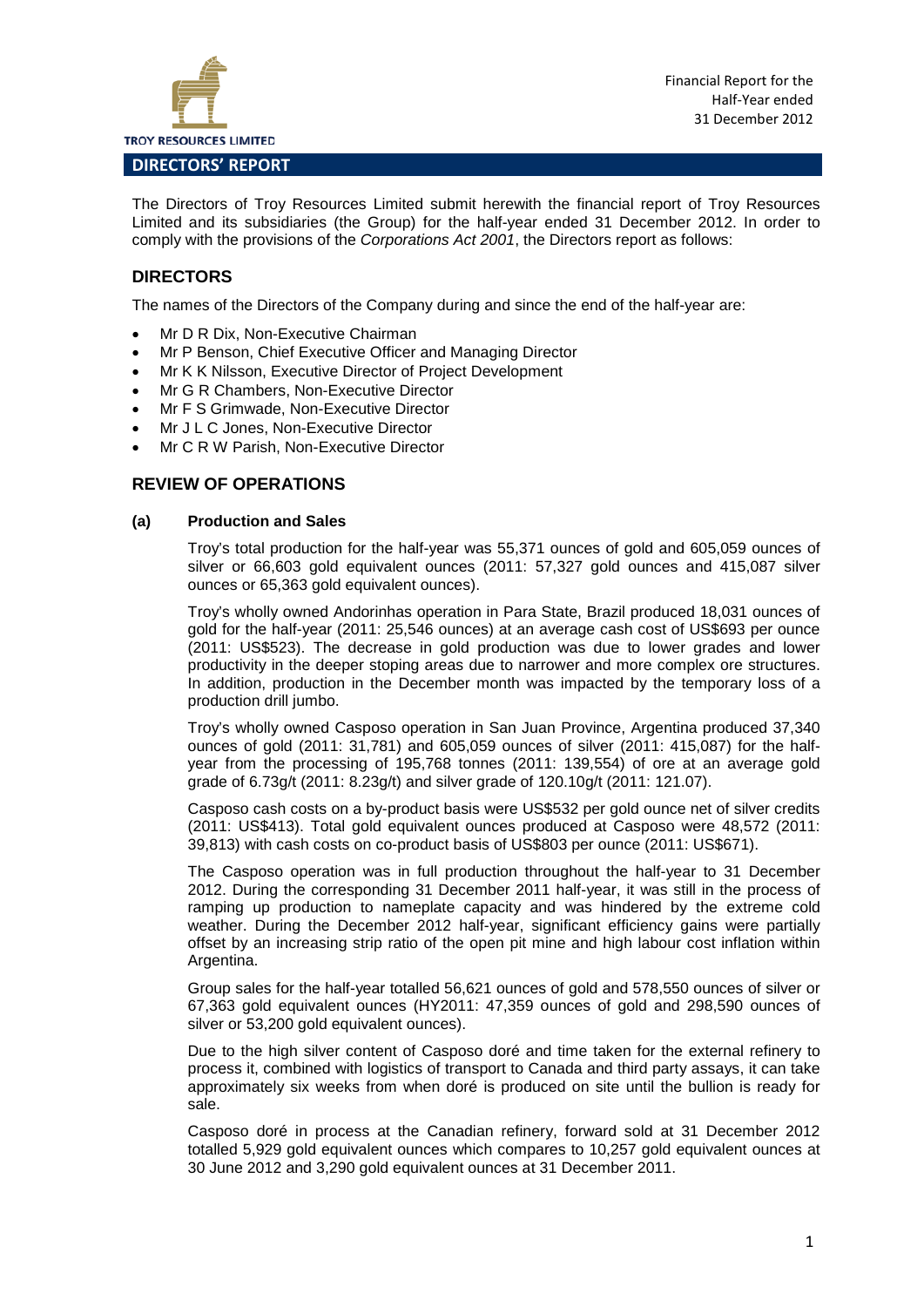

Troy has signed a formal agreement to sell its wholly owned Sandstone operation in Western Australia, which is currently held in care and maintenance. This sale is expected to complete in the March quarter.

The Group continues to comply with all foreign currency controls in Argentina, requiring the Group to repatriate sale proceeds from gold and silver produced in Argentina back to Argentina and to obtain prior approval from the Argentine Central Bank for payments to parties outside of Argentina. At 31 December 2012 the Group held cash of US\$10.1 million (June 2012: US\$28.3 million) from Argentine gold and silver sales with a major Canadian bank pending repatriation to Argentina before any surpluses are available for remittance to Australia.

#### **(b) Results**

Total revenue generated increased to \$108,934,000 (2011: \$88,440,000) an increase of 23% principally driven by additional sales from the Casposo operation.

The consolidated profit from ordinary activities before tax and minority interests for the December half-year was \$21,582,000 (2011: \$17,264,000) an increase of 25%. The net profit after tax was \$13,540,000 (2011: \$10,654,000).

The half-year profit reflected:

- i) Expensing net exploration of \$5,116,000 (2011: \$2,893,000).
- ii) Export tax incurred in Argentina of \$4,426,000 (2011: \$2,735,000).
- iii) Amortisation and depreciation of \$17,102,000 (2011: \$17,782,000).
- iv) Income tax expense of \$8,042,000 (2011: \$6,610,000).

Earnings per share on a fully diluted basis were 14.8 cents, compared with 11.9 cents in 2011.

As at 31 December 2012, total shareholders' equity inclusive of non-controlling interest was \$136,392,000 in comparison with \$132,527,000 as at 30 June 2012. Foreign exchange devaluations in Australian dollar terms of Troy's South American assets have negatively impacted the total shareholders' equity. During the half-year to 31 December 2012 the Australian dollar strengthened against the Argentinean Peso by 11% (2011: 1%) and the Brazilian Real by 1% (2011: 13%).

Operating cash net inflows increased by 38% to \$30,599,000 (2011: \$22,181,000) principally from additional cash receipts from sales and lesser income taxes paid. Larger income tax payments will be due during the June 2013 half-year period.

#### **(c) Investec Debt Facilities**

Troy's debt facility with Investec Bank (Australia) Limited ("Facility") has a three-year term from 31 March 2010.

Principal repayments made during the half-year totalled A\$15.0 million and represented the final amounts payable under the Facility, which was repaid six months ahead of schedule on 10 October 2012. As at 31 December 2012 the remaining principal balance outstanding to Investec under the Facility was nil, with \$8.75 million being available to be drawn down through to maturity of the Facility on 31 March 2013.

#### **(d) Dividends**

A final dividend for financial year 2012 of 10 cents per share was paid on 19 October 2012. The final disbursement included a combination of cash and elections to reinvest in shares totalling A\$6.67 million payable in cash and 529,000 in shares issued at a discounted price of \$4.4883 per share. No interim dividend for financial year 2013 has been declared.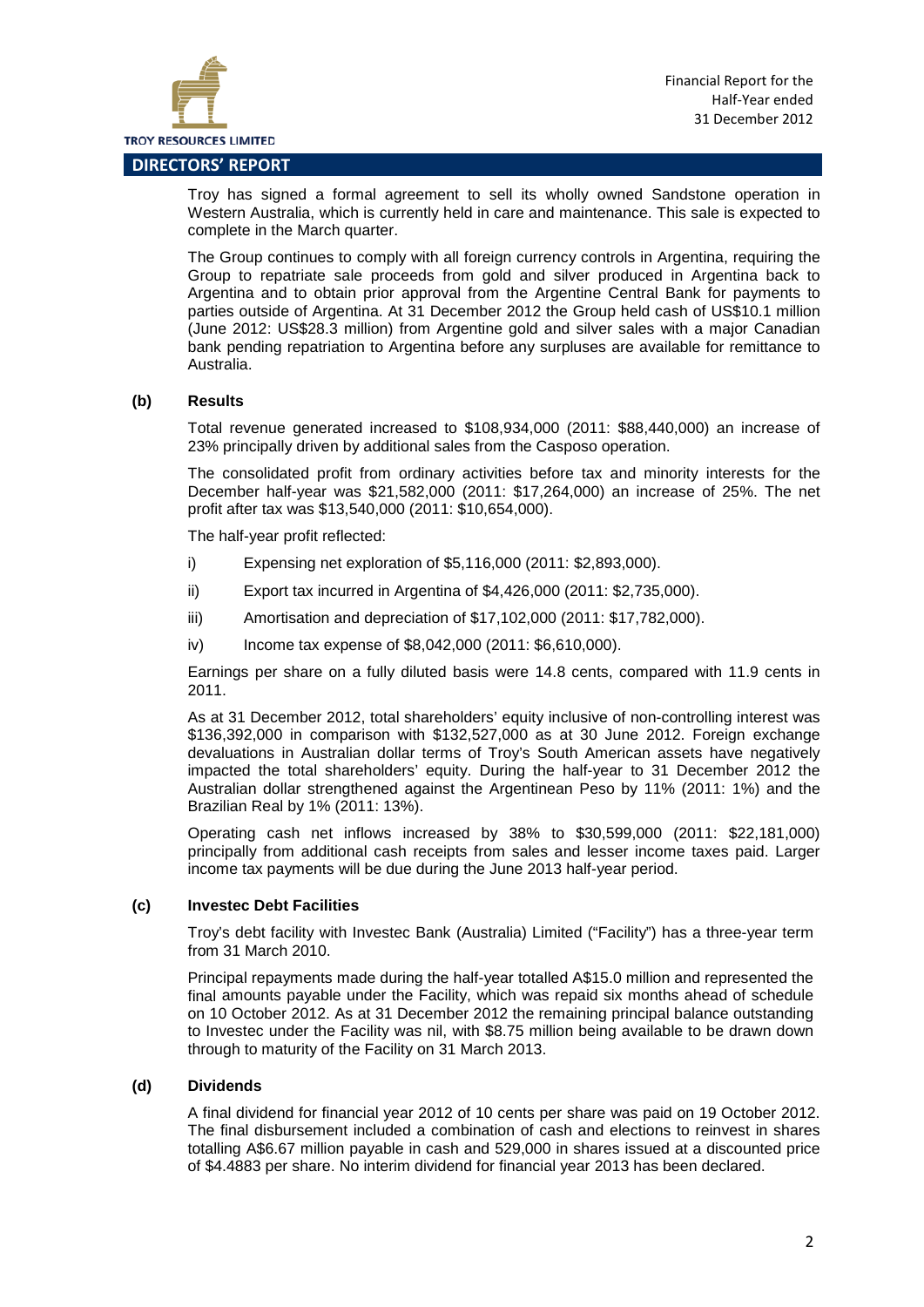

#### **(e) Exploration**

Total exploration expenditure for the half-year totalled \$9,302,000 (2011: \$7,112,000), of which \$4,186,000 was capitalised in relation to the underground reserves at Casposo based on exploration results achieved to date indicating recoupment is reasonably assured. Net exploration costs expensed directly to the profit and loss for the half-year totalled \$5,116,000 (2011: \$2,893,000).

#### **(f) Subsequent Events**

For details of significant events subsequent to balance date please refer to Note 12 on page 16 of this half-year financial report.

#### **(g) Additional Information**

Additional information on the Company's activities during the half-year is available on its web site at [www.troyres.com.au.](http://www.troyres.com.au/) Information available includes the detailed quarterly activities report for the September and December 2012 periods, the 2012 Annual Report, Corporate Governance policies and other Company information and publications.

The auditor's independence declaration is included on page 4 of the half-year financial report.

#### **GOLD EQUIVALENT OUNCES**

Gold equivalent ounces produced converts silver ounces produced to an equivalent value of gold ounces using actual prices achieved and adds those equivalent ounces to the actual gold ounces produced.

#### **ROUNDING OFF OF AMOUNTS**

The Company is a company of the kind referred to in ASIC Class Order 98/0100, dated 10 July 1998, and in accordance with that Class Order amounts in the Directors' report, and the half-year financial report have been rounded off to the nearest thousand dollars, unless otherwise indicated.

Signed in accordance with a resolution of Directors made pursuant to s.306(3) of the *Corporations Act 2001*.

IR active

**Mr David R Dix** Chairman of Directors 26 February 2013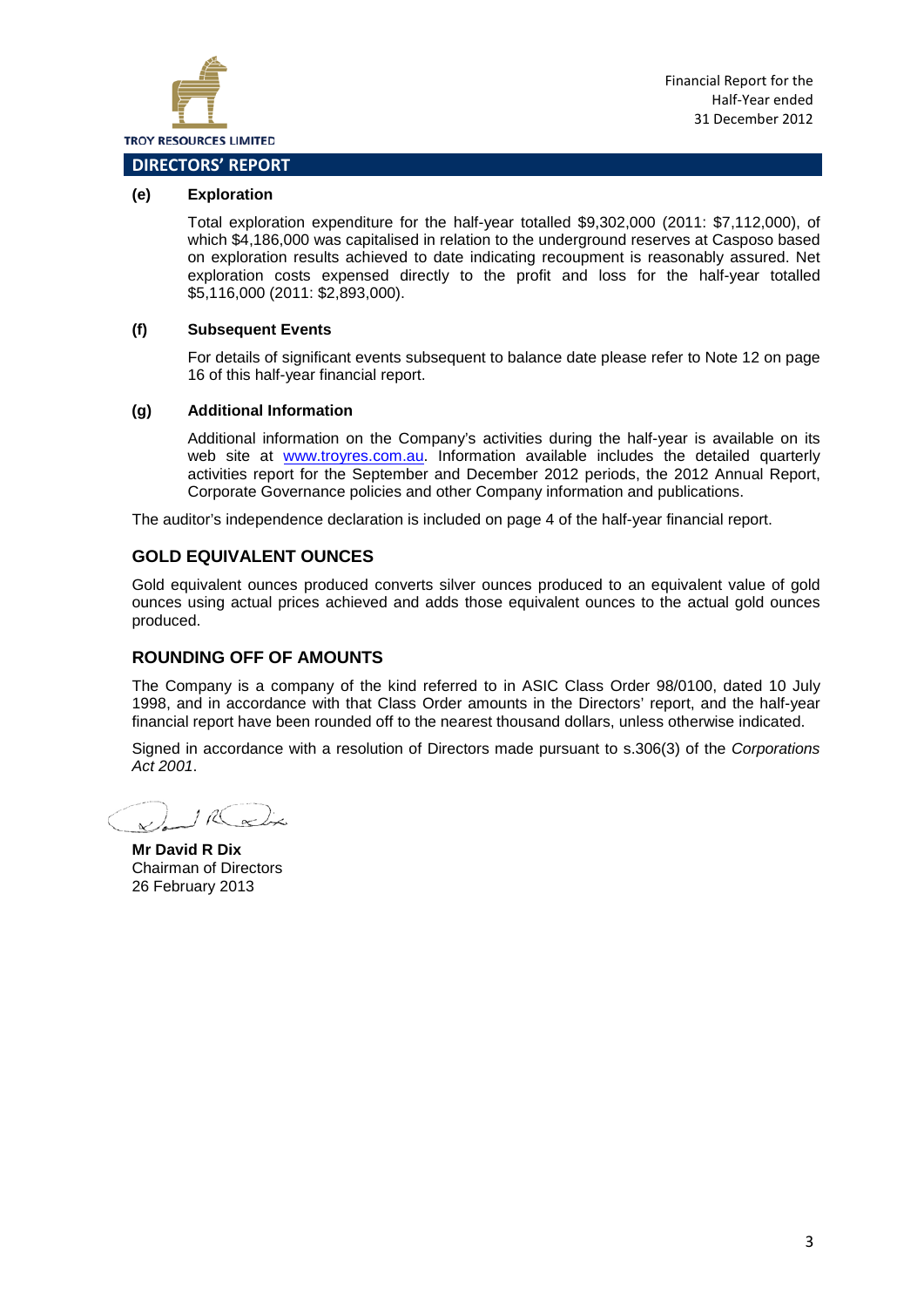## Deloitte.

Deloitte Touche Tohmatsu ABN 74 490 121 060

Woodside Plaza Level 14 240 St Georges Terrace Perth WA 6000 GPO Box A46 Perth WA 6837 Australia

Tel: +61 (8) 9365 7000 Fax: +61 (8) 9365 7001

www.deloitte.com.au The Board of Directors Troy Resources Limited Unit 12, First Floor 11 Ventnor Avenue West Perth, WA 6005

26 February 2013

Dear Board Members

#### **Auditor's Independence Declaration to Troy Resources Limited**

In accordance with section 307C of the Corporations Act 2001, I am pleased to provide the following declaration of independence to the directors of Troy Resources Limited.

As lead audit partner for the review of the financial statements of Troy Resources Limited for the half-year ended 31 December 2012, I declare that to the best of my knowledge and belief, there have been no contraventions of:

- (i) the auditor independence requirements of the Corporations Act 2001 in relation to the review; and
- (ii) any applicable code of professional conduct in relation to the review.

Yours sincerely

Pelovice Torche Towns

**DELOITTE TOUCHE TOHMATSU**

(1) remover.

**David Newman** Partner Chartered Accountants

Liability limited by a scheme approved under Professional Standards Legislation.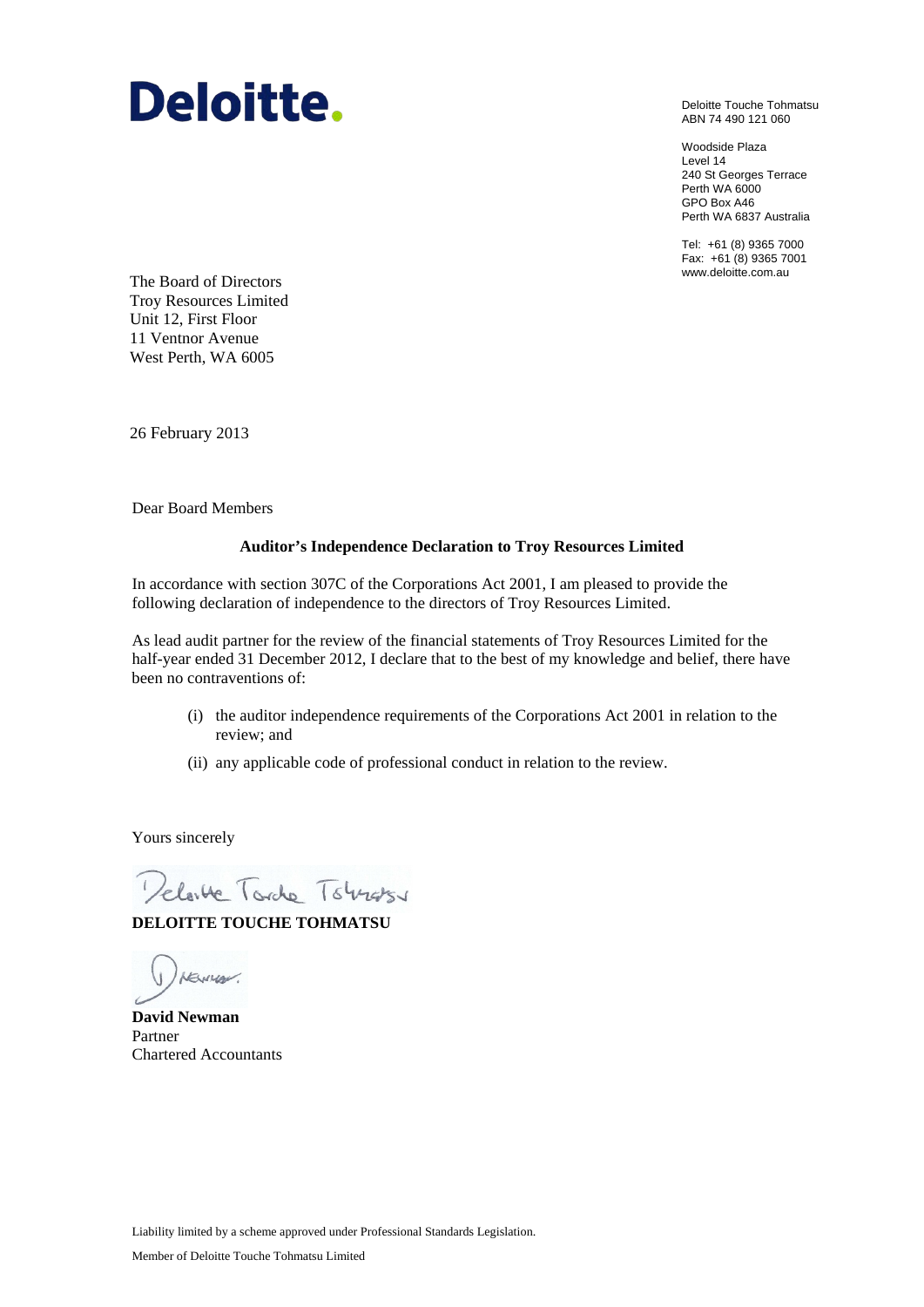

### **Condensed consolidated statement of profit or loss for the half-year ended 31 December 2012**

|                                                                              |              |                            | <b>Consolidated</b><br>Half-year ended |
|------------------------------------------------------------------------------|--------------|----------------------------|----------------------------------------|
|                                                                              | <b>Notes</b> | 31 Dec<br>2012<br>(\$'000) | 31 Dec<br>2011<br>(\$'000)             |
| Revenue<br>Cost of Sales                                                     | 3<br>4       | 108,934<br>(76, 093)       | 88,440<br>(62,008)                     |
| <b>Gross Profit</b>                                                          |              | 32,841                     | 26,432                                 |
| Other income<br>Exploration expenses (net)                                   | 3<br>4       | 369<br>(5, 116)            | 533<br>(2,893)                         |
| Administration expenses                                                      | 4            | (4, 108)                   | (4,068)                                |
| Other expenses - Corporate                                                   | 4            | (362)                      | (293)                                  |
| Care and maintenance costs<br>Finance costs                                  | 4<br>4       | (736)<br>(1,306)           | (606)<br>(1,841)                       |
| <b>Profit Before Income Tax Expense</b>                                      |              | 21,582                     | 17,264                                 |
| Income tax (expense)                                                         | 5            | (8,042)                    | (6,610)                                |
| <b>Profit After Income Tax Expense</b>                                       |              | 13,540                     | 10,654                                 |
| Profit Attributable to:<br>Owners of the Parent<br>Non-controlling interests |              | 13,543<br>(3)              | 10,658<br>(4)                          |
|                                                                              |              | 13,540                     | 10,654                                 |
| <b>Earnings Per Share (EPS)</b><br>Basic EPS (cents)<br>Diluted EPS (cents)  |              | 15.0<br>14.8               | 12.1<br>11.9                           |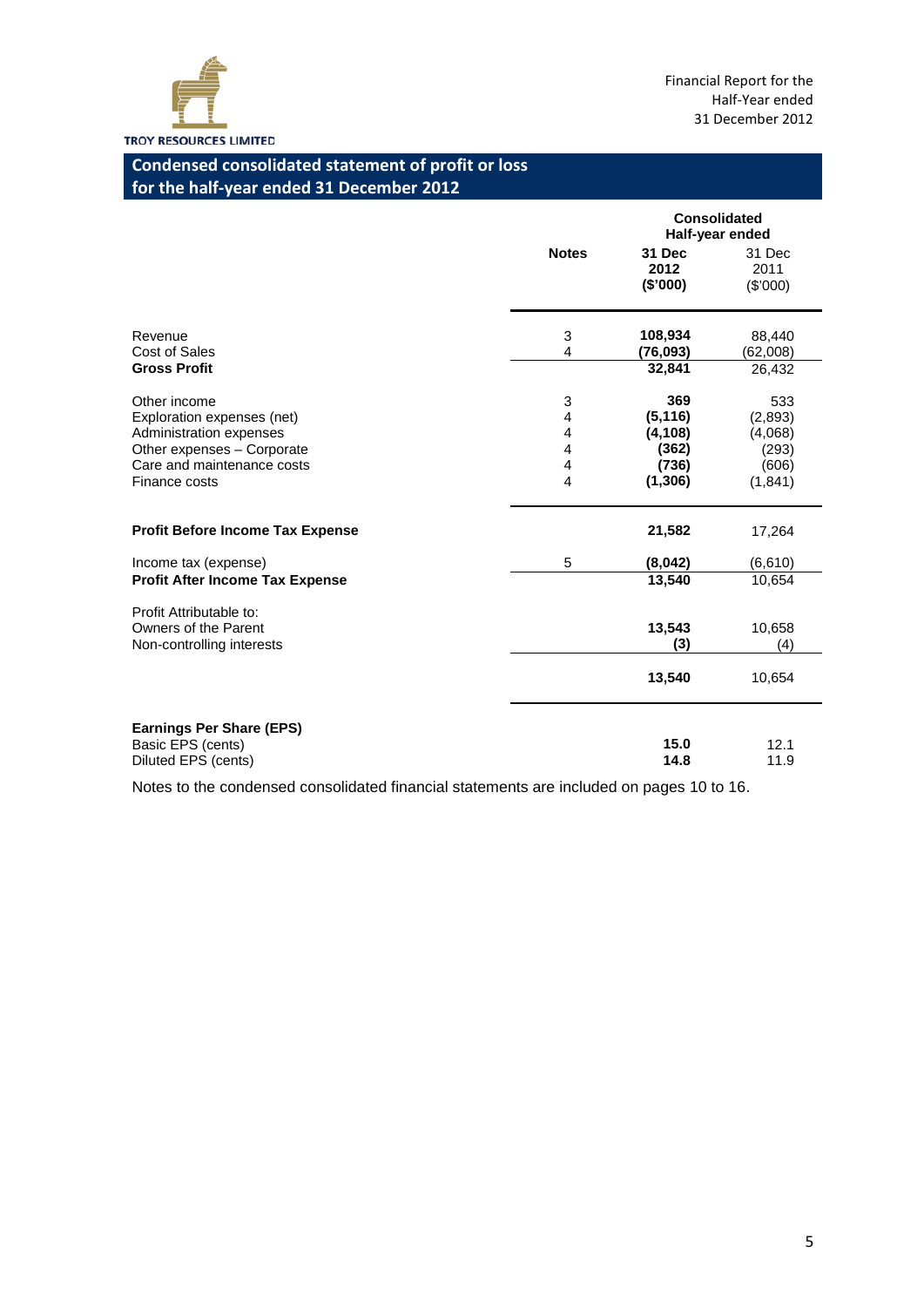

#### **Condensed consolidated statement of profit or loss and other comprehensive income for the half-year ended 31 December 2012**

|                                                                                                                   |              |                                     | Consolidated<br>Half-year ended |
|-------------------------------------------------------------------------------------------------------------------|--------------|-------------------------------------|---------------------------------|
|                                                                                                                   | <b>Notes</b> | <b>31 Dec</b><br>2012<br>$(\$'000)$ | 31 Dec<br>2011<br>(\$'000)      |
| Profit for the period                                                                                             |              | 13,540                              | 10,654                          |
| Other comprehensive income                                                                                        |              |                                     |                                 |
| Items that may be reclassified subsequently to profit<br>or loss                                                  |              |                                     |                                 |
| Net fair value gain/(loss) of available for sale assets<br>Exchange differences on translating foreign operations |              | 1<br>(7, 162)                       | (205)<br>(4,986)                |
|                                                                                                                   |              | (7, 161)                            | (5, 191)                        |
| Total comprehensive income for the period                                                                         |              | 6,379                               | 5,463                           |
| Total comprehensive income attributable to:                                                                       |              |                                     |                                 |
| Owners of the Parent<br>Non-controlling Interest                                                                  |              | 6,382<br>(3)                        | 5,469<br>(6)                    |
|                                                                                                                   |              | 6,379                               | 5,463                           |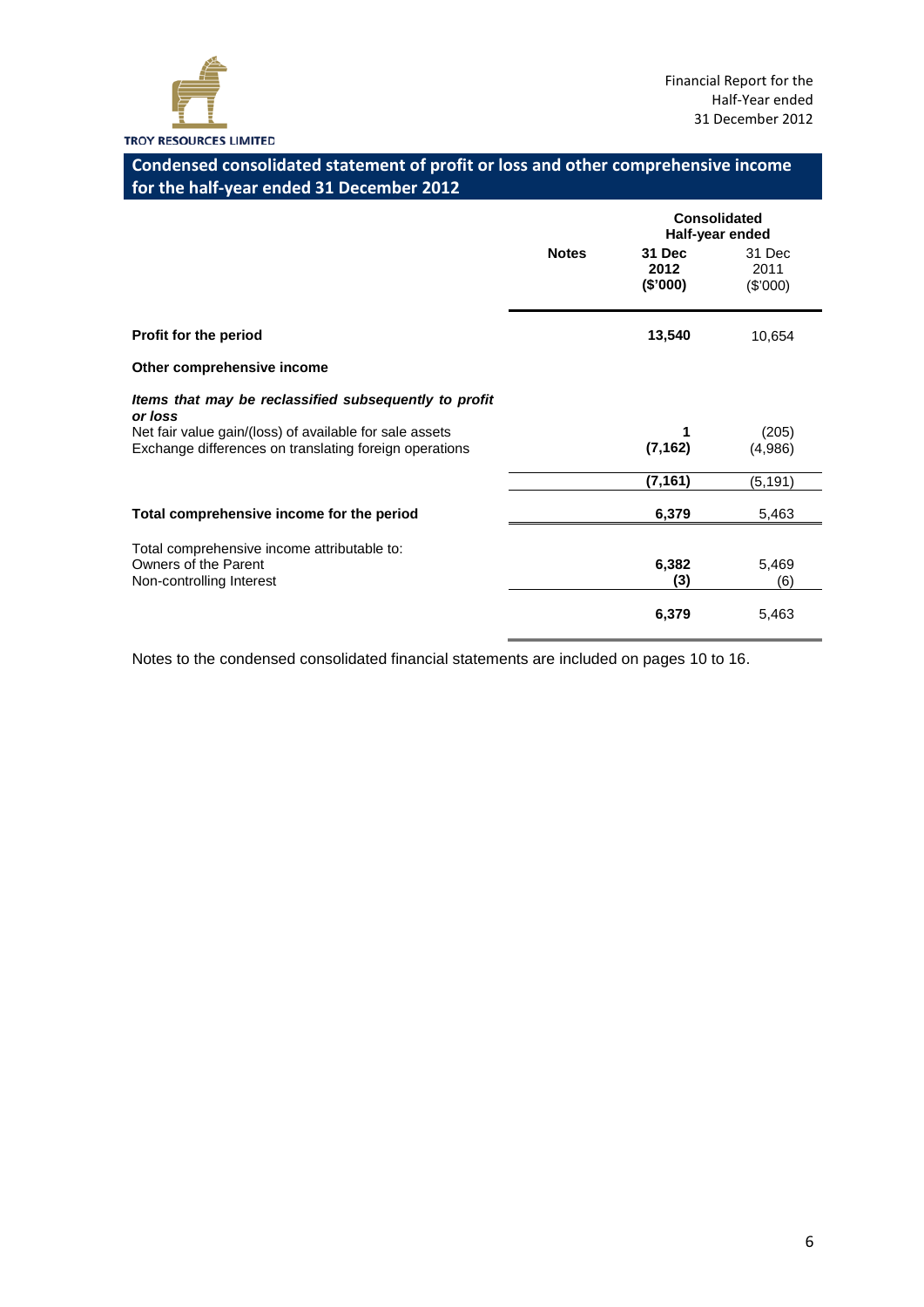

#### **Condensed consolidated statement of financial position as at 31 December 2012**

|                                                          |                | <b>Consolidated as at</b> |                  |
|----------------------------------------------------------|----------------|---------------------------|------------------|
|                                                          | <b>Notes</b>   | 31 Dec                    | 30 Jun           |
|                                                          |                | 2012                      | 2012             |
|                                                          |                | (\$'000)                  | (\$'000)         |
|                                                          |                |                           |                  |
| <b>CURRENT ASSETS</b>                                    |                | 41,474                    |                  |
| Cash and cash equivalents<br>Trade and other receivables | 6              | 19,873                    | 58,922<br>14,604 |
| Inventories                                              |                | 19,535                    | 17,143           |
| Assets held for sale                                     | $\overline{7}$ | 86                        |                  |
| <b>TOTAL CURRENT ASSETS</b>                              |                | 80,968                    | 90,669           |
|                                                          |                |                           |                  |
| <b>NON-CURRENT ASSETS</b>                                |                |                           |                  |
| Property, plant and equipment                            |                | 47,755                    | 46,422           |
| Mining properties                                        |                | 51,485                    | 45,114           |
| Other receivables                                        | 6              | 5,507                     | 3,102            |
| Other financial assets                                   |                | 135                       | 134              |
| <b>TOTAL NON-CURRENT ASSETS</b>                          |                | 104,882                   | 94,772           |
| <b>TOTAL ASSETS</b>                                      |                | 185,850                   | 185,441          |
| <b>CURRENT LIABILITIES</b>                               |                |                           |                  |
| Trade and other payables                                 | 8              | 20,200                    | 15,716           |
| Current tax payables                                     |                | 14,906                    | 7,752            |
| Provisions                                               |                | 3,434                     | 3,173            |
| Provisions – liabilities held for sale                   | $\overline{7}$ | 1,175                     |                  |
| Borrowings                                               |                |                           | 14,227           |
| <b>TOTAL CURRENT LIABILITIES</b>                         |                | 39,715                    | 40,868           |
| <b>NON-CURRENT LIABILITIES</b>                           |                |                           |                  |
| Other payables                                           | 8              | 1,500                     | 2,267            |
| Deferred tax liabilities                                 |                | 5,459                     | 7,029            |
| Provisions                                               |                | 3,042                     | 3,005            |
| <b>TOTAL NON-CURRENT LIABILITIES</b>                     |                | 10,001                    | 12,301           |
| <b>TOTAL LIABILITIES</b>                                 |                | 49,716                    | 53,169           |
| <b>NET ASSETS</b>                                        |                | 136,134                   | 132,272          |
| <b>EQUITY</b>                                            |                |                           |                  |
| <b>Issued capital</b>                                    | 10             | 109,428                   | 101,804          |
| Reserves                                                 |                | (45, 757)                 | (37, 501)        |
| Retained earnings                                        |                | 72,721                    | 68,224           |
| Parent interest                                          |                | 136,392                   | 132,527          |
| Non-controlling interests                                |                | (258)                     | (255)            |
| <b>TOTAL EQUITY</b>                                      |                | 136,134                   | 132,272          |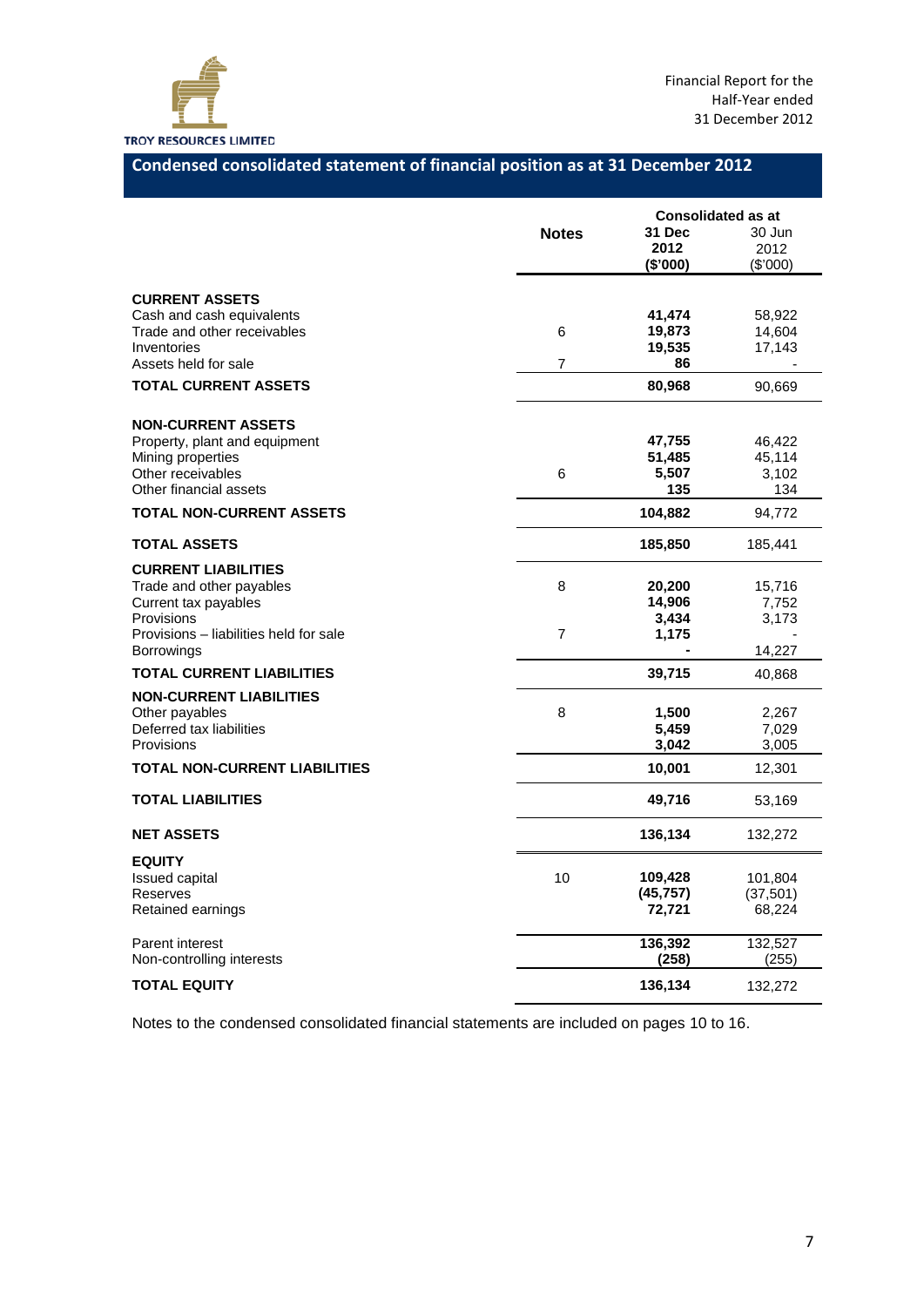

#### **Condensed consolidated statement of changes in equity for the half-year ended 31 December 2012**

|                                                                         | Issued<br>Capital | Available for<br>Sale Reserve | Option<br>Premium<br>Reserve | Foreign<br>Currency<br>Translation<br>Reserve | Retained<br>Earnings | Attributable to<br><b>Equity Holder</b><br>of Parent | Non-<br>controlling<br>interest | <b>TOTAL</b><br><b>EQUITY</b> |
|-------------------------------------------------------------------------|-------------------|-------------------------------|------------------------------|-----------------------------------------------|----------------------|------------------------------------------------------|---------------------------------|-------------------------------|
|                                                                         | (\$,000)          | (\$,000)                      | (\$,000)                     | (\$,000)                                      | (\$,000)             | (\$,000)                                             | (\$,000)                        | (\$,000)                      |
| Balance at 1 July 2012                                                  | 101,804           |                               | 4,376                        | (41, 877)                                     | 68,224               | 132,527                                              | (255)                           | 132,272                       |
| Profit for the period                                                   |                   |                               |                              |                                               | 13,543               | 13,543                                               | (3)                             | 13,540                        |
| Changes in fair value of available-for-sale assets, net of tax          |                   | 1                             |                              |                                               |                      |                                                      |                                 |                               |
| Exchange rate differences on translation of foreign operations          |                   | $\blacksquare$                | $\overline{\phantom{a}}$     | (7, 162)                                      |                      | (7, 162)                                             |                                 | (7, 162)                      |
| Total comprehensive income for the half-year                            |                   | $\mathbf 1$                   | $\blacksquare$               | (7, 162)                                      | 13,543               | 6,382                                                | (3)                             | 6,379                         |
| Issue of fully paid shares on conversion of options                     | 5,218             | $\blacksquare$                | (1, 428)                     |                                               |                      | 3,790                                                |                                 | 3,790                         |
| Issue of fully paid shares                                              |                   |                               |                              |                                               |                      |                                                      |                                 |                               |
| Issue of fully paid shares on conversion of employee performance rights | 29                | $\sim$                        | (29)                         |                                               |                      |                                                      |                                 |                               |
| Issue of fully paid shares for dividend investment plan                 | 2,377             |                               |                              |                                               |                      | 2,377                                                |                                 | 2,377                         |
| Share-based payments                                                    |                   |                               | 362                          |                                               |                      | 362                                                  |                                 | 362                           |
| Dividends payable/paid                                                  |                   |                               |                              |                                               | (9,046)              | (9,046)                                              |                                 | (9,046)                       |
| Balance at 31 December 2012                                             | 109,428           | 1                             | 3,281                        | (49, 039)                                     | 72,721               | 136,392                                              | (258)                           | 136,134                       |
|                                                                         |                   |                               |                              |                                               |                      |                                                      |                                 |                               |
| Balance at 1 July 2011                                                  | 97,596            | (666)                         | 4,146                        | (33, 262)                                     | 42,103               | 109,917                                              | (236)                           | 109,681                       |
| Profit for the period                                                   |                   | $\sim$                        |                              |                                               | 10,658               | 10,658                                               | (4)                             | 10,654                        |
| Changes in fair value of available-for-sale assets, net of tax          |                   | (205)                         |                              |                                               |                      | (205)                                                |                                 | (205)                         |
| Exchange rate differences on translation of foreign operations          |                   |                               |                              | (4,984)                                       |                      | (4,984)                                              | (2)                             | (4,986)                       |
| Total comprehensive income for the half-year                            |                   | (205)                         |                              | (4,984)                                       | 10,658               | 5,469                                                | (6)                             | 5,463                         |
| Issue of fully paid shares on conversion of options                     | 1,284             | $\overline{\phantom{a}}$      | (252)                        |                                               |                      | 1,032                                                |                                 | 1,032                         |
| Issue of fully paid shares                                              |                   |                               |                              |                                               |                      |                                                      |                                 |                               |
| Issue of fully paid shares on conversion of employee performance rights | 74                |                               | (74)                         |                                               |                      |                                                      |                                 |                               |
| Issue of fully paid shares for dividend investment plan                 |                   |                               |                              |                                               |                      |                                                      |                                 |                               |
| Share-based payments                                                    |                   |                               | 266                          |                                               |                      | 266                                                  |                                 | 266                           |
| Dividends payable/paid                                                  |                   |                               |                              |                                               | (5, 317)             | (5, 317)                                             |                                 | (5, 317)                      |
| <b>Balance at 31 December 2011</b>                                      | 98,954            | (871)                         | 4,086                        | (38, 246)                                     | 47,444               | 111,367                                              | (242)                           | 111,125                       |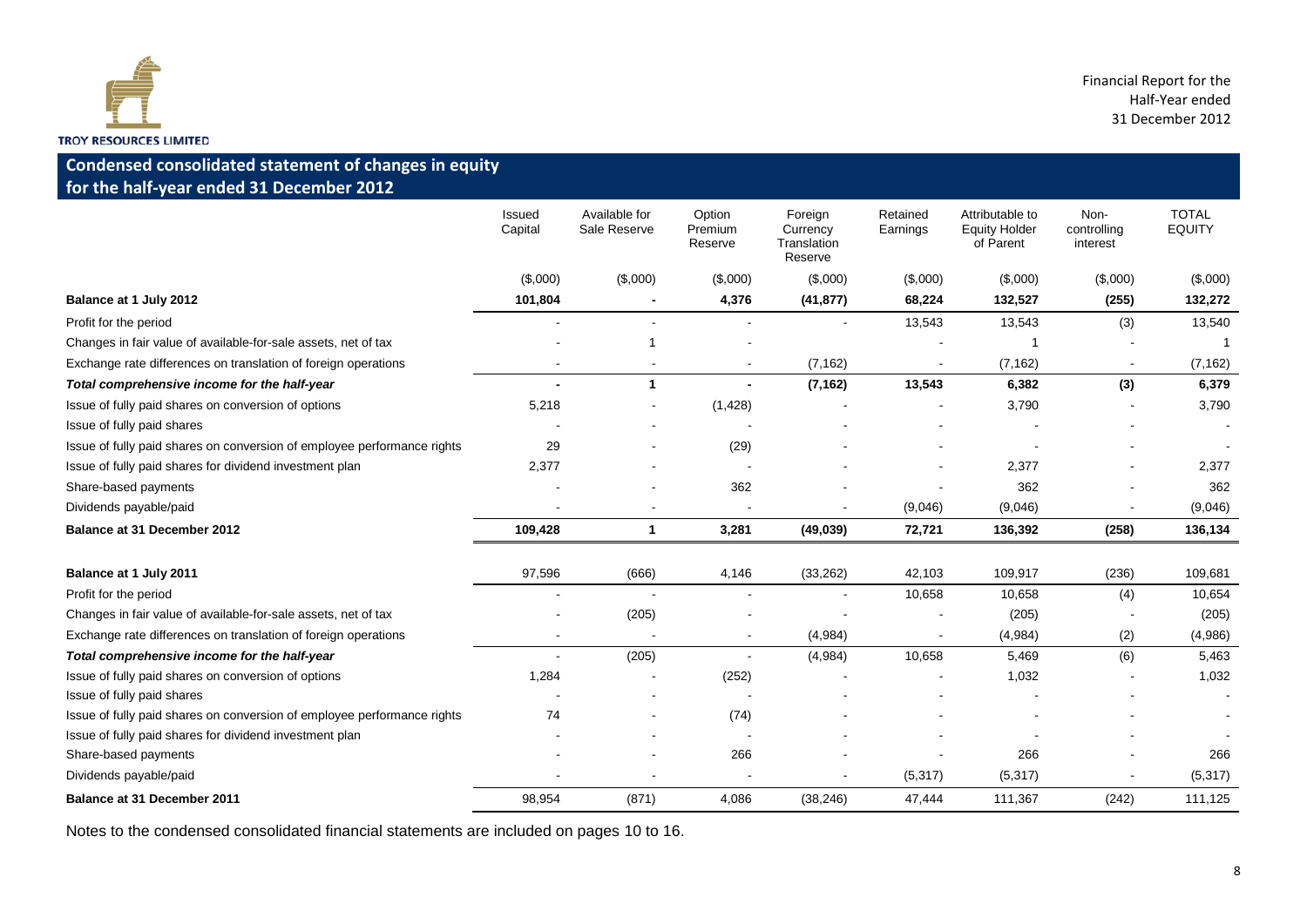

#### **Condensed consolidated statement of cash flows for the half-year ended 31 December 2012**

|                                                                                                                                                                                                                                                                                                             | <b>Consolidated</b><br>Half-year ended                  |                                                     |
|-------------------------------------------------------------------------------------------------------------------------------------------------------------------------------------------------------------------------------------------------------------------------------------------------------------|---------------------------------------------------------|-----------------------------------------------------|
|                                                                                                                                                                                                                                                                                                             | <b>31 Dec</b><br>2012<br>(\$'000)                       | 31 Dec<br>2011<br>(\$'000)                          |
| <b>CASH FLOWS FROM OPERATING ACTIVITIES</b><br>Receipts from customers<br>Payments to suppliers and employees<br>Proceeds from sundry income<br>Export tax and government royalties paid<br>Income taxes paid                                                                                               | 104,808<br>(65, 531)<br>48<br>(6,970)<br>(1,756)        | 87,384<br>(53, 580)<br>36<br>(5,707)<br>(5,952)     |
| <b>NET CASH PROVIDED BY OPERATING ACTIVITIES</b>                                                                                                                                                                                                                                                            | 30,599                                                  | 22,181                                              |
| <b>CASH FLOWS FROM INVESTING ACTIVITIES</b><br>Payments for property, plant and equipment<br>Payments for mine & development properties<br>Payments for exploration properties capitalised<br>Payments for power line commitments<br>Proceeds on sale of property, plant and equipment<br>Interest received | (11,008)<br>(13, 913)<br>(4, 186)<br>(781)<br>86<br>229 | (2,784)<br>(3,613)<br>(4,219)<br>(754)<br>22<br>232 |
| <b>NET CASH (USED IN) INVESTING ACTIVITIES</b>                                                                                                                                                                                                                                                              | (29, 573)                                               | (11, 116)                                           |
| <b>CASH FLOWS FROM FINANCING ACTIVITIES</b><br>Repayments - Investec Bank (Australia) Limited<br>Payments of financing costs<br>Proceeds from issues of equity securities<br>Dividends paid - members of parent entity                                                                                      | (15,000)<br>(533)<br>3,790<br>(6, 616)                  | (4,000)<br>(2,025)<br>1,032<br>(525)                |
| <b>NET CASH (USED IN) FINANCING ACTIVITIES</b>                                                                                                                                                                                                                                                              | (18, 359)                                               | (5,518)                                             |
| Net (decrease) / increase in cash and cash equivalents<br>Cash and cash equivalents at the beginning of the period<br>Effects of exchange rate changes on the balance of cash held in<br>foreign currencies                                                                                                 | (17, 333)<br>58,922<br>(115)                            | 5,547<br>27,941<br>(20)                             |
| Cash and cash equivalents at end of the period                                                                                                                                                                                                                                                              | 41,474                                                  | 33,468                                              |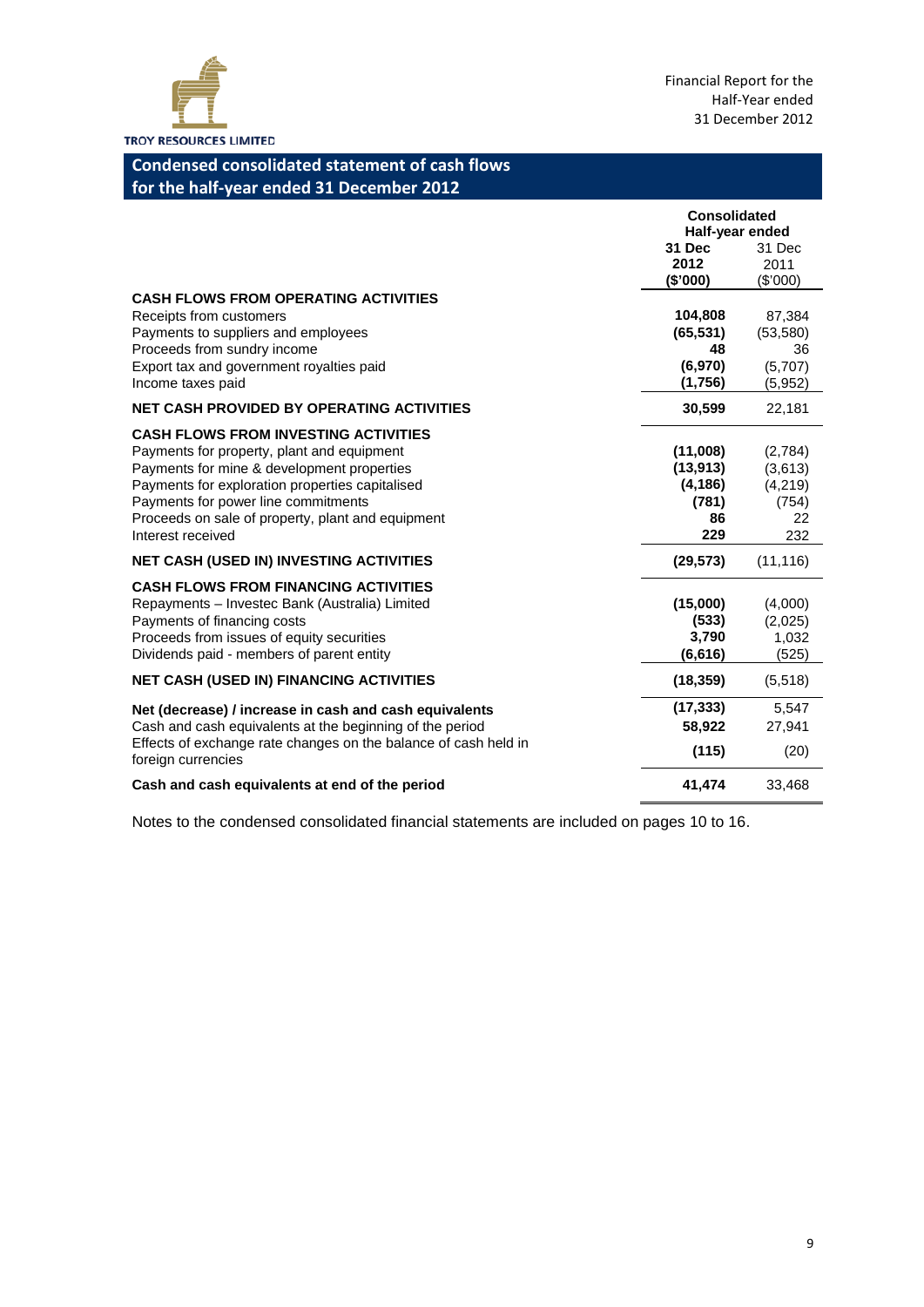

#### **1. Significant accounting policies**

#### **Statement of compliance**

The half-year financial report is a general purpose financial report prepared in accordance with the *Corporations Act 2001* and AASB 134 'Interim Financial Reporting'. Compliance with AASB 134 ensures compliance with International Financial Reporting Standard IAS 34 'Interim Financial Reporting'. The half-year report does not include notes of the type normally included in an annual financial report and should be read in conjunction with the most recent annual financial report.

#### **Basis of preparation**

The condensed consolidated financial statements have been prepared on the basis of historical cost, except for the revaluation of certain non-current assets and financial instruments. Cost is based on the fair values of the consideration given in exchange for assets. All amounts are presented in Australian dollars, unless otherwise noted.

The accounting policies and methods of computation adopted in the preparation of the halfyear financial report are consistent with those adopted and disclosed in the Company's 2012 annual financial report for the financial year ended 30 June 2012, except for the impact of the Standards and Interpretations described below. These accounting policies are consistent with Australian Accounting Standards and with International Financial Reporting Standards.

The Group has adopted all of the new and revised Standards and Interpretations issued by the Australian Accounting Standards Board (the AASB) that are relevant to their operations and effective for the current half-year.

New and revised Standards and amendments thereof and Interpretations effective for the current half-year that are relevant to the Group include:

• Amendments to AASB 5, 7, 101, 112, 121, 132, 133 and 134 as a consequence of AASB 2011-9 'Amendments to Australian Accounting Standards – Presentation of Items of Other Comprehensive Income'

The adoption of all the new and revised Standards and Interpretations has not resulted in any changes to the Group's accounting policies and have no effect on the amounts reported for the current or prior half-years. However, the application of AASB 2011-9 has resulted in changes to the Group's presentation of, or disclosure in, its half-year financial statements.

AASB 2011-9 introduces new terminology for the statement of comprehensive income and income statement. Under the amendments to AASB 101, the statement of comprehensive income is renamed as statement of profit or loss. The amendments to AASB 101 retain the option to present profit or loss and other comprehensive income in either a single statement or in two separate but consecutive statements. However, the amendments to AASB 101 require items of other comprehensive income to be grouped into two categories in the other comprehensive income section: (a) items that will not be reclassified subsequently to profit or loss and (b) items that may be reclassified subsequently to profit or loss when specific conditions are met. Income tax on items of other comprehensive income is required to be allocated on the same basis – the amendments do not change the option to present items of other comprehensive income either before tax or net of tax. The amendments have been applied retrospectively, and hence the representation of items of other comprehensive income has been modified to reflect the changes. Other than the above mentioned presentation changes, the application of the amendments to AASB 101 does not result in any impact on profit or loss, other comprehensive income and total comprehensive income.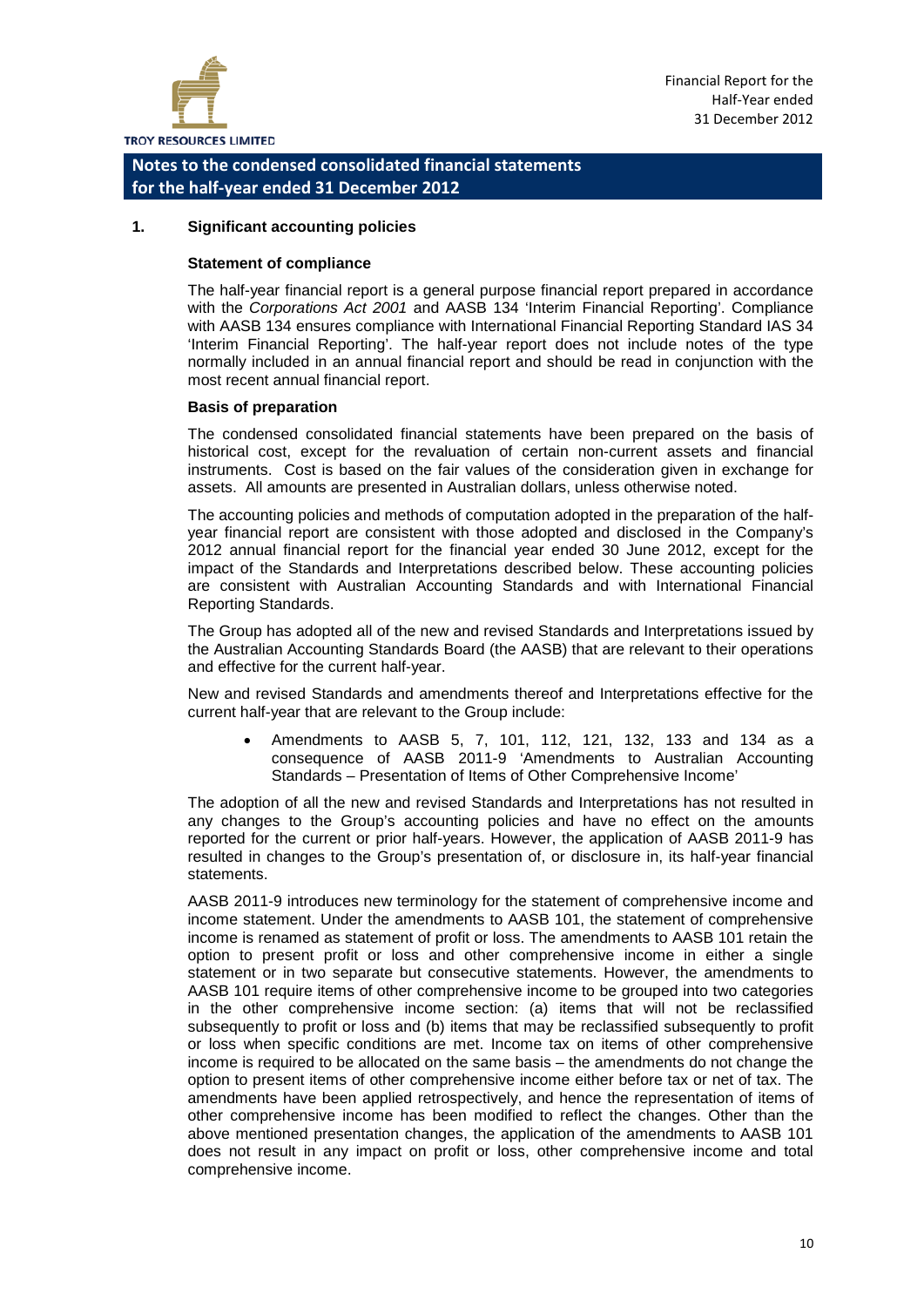

#### **2. Segment Information**

The following is an analysis of the Group's revenue and results by reportable operating segment for the half-years under review:

|                                                                     | <b>Segment Revenue</b><br>Half-year ended |          |               | <b>Segment Profit</b><br>Half-year ended |
|---------------------------------------------------------------------|-------------------------------------------|----------|---------------|------------------------------------------|
|                                                                     | 31 Dec                                    | 31 Dec   | <b>31 Dec</b> | 31 Dec                                   |
|                                                                     | 2012                                      | 2011     | 2012          | 2011                                     |
|                                                                     | (\$'000)                                  | (\$'000) | (\$'000)      | (\$'000)                                 |
| <b>Producing Operations:</b>                                        |                                           |          |               |                                          |
| Argentina                                                           | 78,480                                    | 50,079   | 28,187        | 15,204                                   |
| <b>Brazil</b>                                                       | 30,454                                    | 38,204   | 4,654         | 11,222                                   |
| Australia                                                           |                                           | 157      |               | 6                                        |
| <b>Total Operations</b>                                             | 108,934                                   | 88,440   | 32,841        | 26,432                                   |
| <b>Exploration:</b>                                                 |                                           |          |               |                                          |
| Argentina                                                           |                                           |          | (8, 592)      | (6, 555)                                 |
| Capitalised Argentina                                               |                                           |          | 4,186         | 4,219                                    |
| <b>Brazil</b>                                                       |                                           |          | (710)         | (557)                                    |
| Australia and other                                                 |                                           |          |               |                                          |
| <b>Total Exploration</b>                                            |                                           |          | (5, 116)      | (2,893)                                  |
| <b>Total Segments</b>                                               |                                           |          | 27,725        | 23,539                                   |
| Other income                                                        |                                           |          | 369           | 533                                      |
| Corporate administration                                            |                                           |          | (4, 108)      | (4,068)                                  |
| Corporate – other expenses                                          |                                           |          | (362)         | (293)                                    |
| Care & maintenance costs                                            |                                           |          | (736)         | (606)                                    |
| Finance costs                                                       |                                           |          | (1,306)       | (1, 841)                                 |
| <b>Profit Before Tax</b>                                            |                                           |          | 21,582        | 17,264                                   |
| Income tax expense from<br>continuing operations                    |                                           |          | (8,042)       | (6,610)                                  |
| <b>Consolidated segment revenue</b><br>and profit for the half-year | 108,934                                   | 88,440   | 13,540        | 10,654                                   |

The revenue reported above represents revenue generated from external customers. There were no intersegment sales during the half-year.

Segment profit represents the profit earned by each segment without the allocation of corporate administration costs including Directors' salaries, other income, corporate finance costs, care and maintenance costs, and tax expense. This is the measure reported to the chief operating decision maker for the purpose of resource allocation and assessment of segment performance.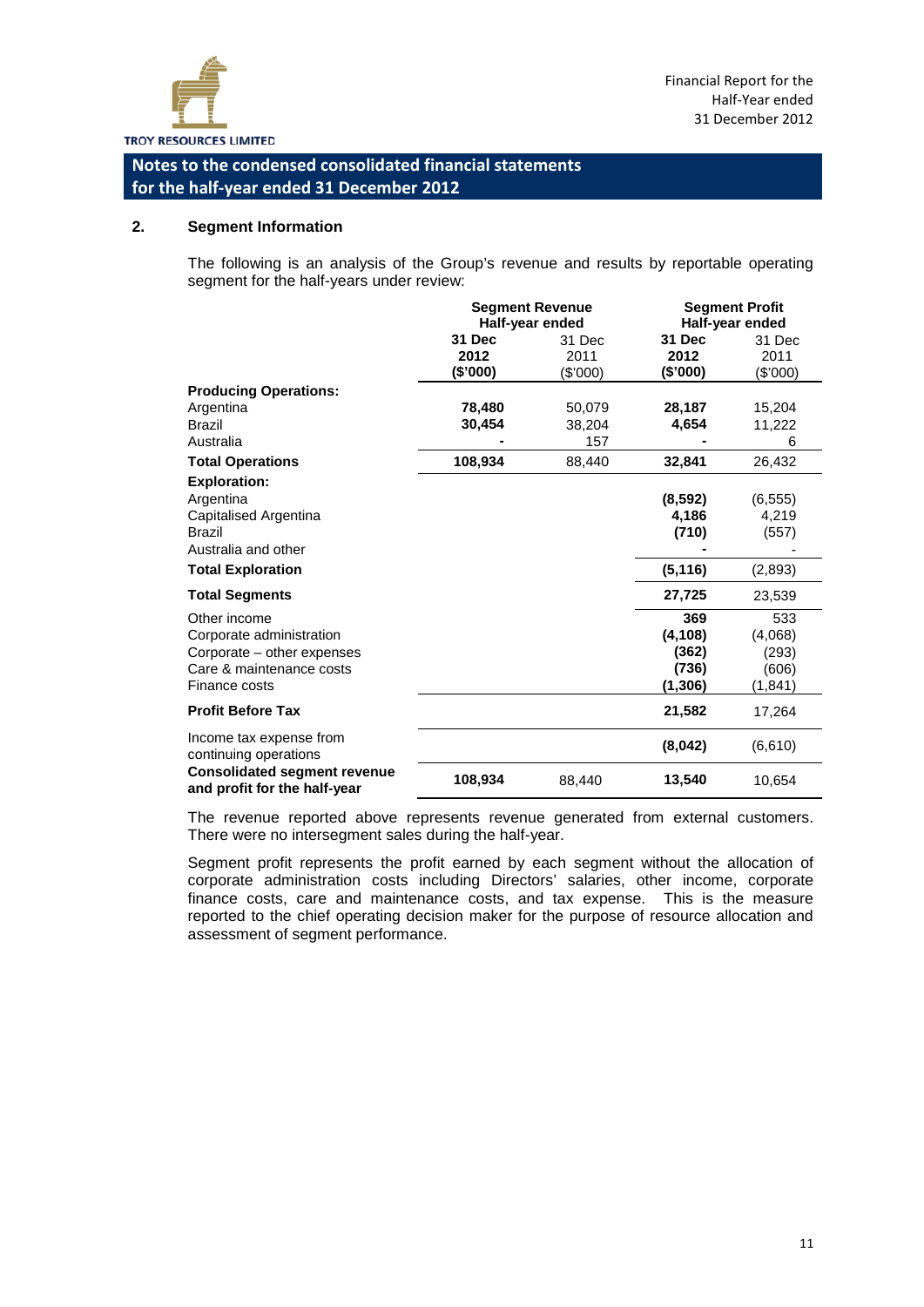

#### **2. Segment Information (continued)**

The following is an analysis of the consolidated entity's assets by reportable segment:

|                                               | <b>Consolidated as at</b> |          |  |  |
|-----------------------------------------------|---------------------------|----------|--|--|
|                                               | 31 Dec                    | 30 June  |  |  |
| <b>Total Assets</b>                           | 2012                      | 2012     |  |  |
|                                               | (S'000)                   | (\$'000) |  |  |
| <b>Continuing operations:</b>                 |                           |          |  |  |
| Argentina                                     | 126,800                   | 102,892  |  |  |
| <b>Brazil</b>                                 | 15,605                    | 20,226   |  |  |
| Australia                                     | 468                       | 475      |  |  |
| Exploration                                   |                           | 1,612    |  |  |
| <b>Total Segment Assets:</b>                  | 142,873                   | 125,205  |  |  |
| Cash and cash equivalents <sup>(1)</sup>      | 41,474                    | 58,922   |  |  |
| Investments in listed entities <sup>(i)</sup> | 135                       | 134      |  |  |
| Assets held for sale                          | 86                        |          |  |  |
| Other assets <sup>(i)</sup>                   | 1,282                     | 1,180    |  |  |
| <b>Total Assets</b>                           | 185,850                   | 185,441  |  |  |

 $(i)$  Unallocated assets include various assets including cash held at a corporate level that have not been allocated to the underlying segments

|                                        | <b>Consolidated as at</b> |          |  |
|----------------------------------------|---------------------------|----------|--|
|                                        | 31 Dec                    | 30 June  |  |
| <b>Total Liabilities</b>               | 2012                      | 2012     |  |
|                                        | (\$'000)                  | (\$'000) |  |
| <b>Continuing operations:</b>          |                           |          |  |
| Argentina                              | 27,547                    | 18,150   |  |
| Brazil                                 | 3,883                     | 3,145    |  |
| Australia                              |                           | 1,192    |  |
| <b>Total Segment Liabilities:</b>      | 31,430                    | 22,487   |  |
| Income tax liabilities <sup>(ii)</sup> | 14,906                    | 14,780   |  |
| Borrowings <sup>(ii)</sup>             |                           | 14,227   |  |
| Provision – liabilities held for sale  | 1,175                     |          |  |
| Other liabilities <sup>(ii)</sup>      | 2,205                     | 1,675    |  |
| <b>Total Liabilities</b>               | 49,716                    | 53,169   |  |

 $(iii)$  Unallocated liabilities include tax liabilities, deferred consideration, corporate leave entitlements and consolidated entity borrowings not specifically allocated to any one underlying segment.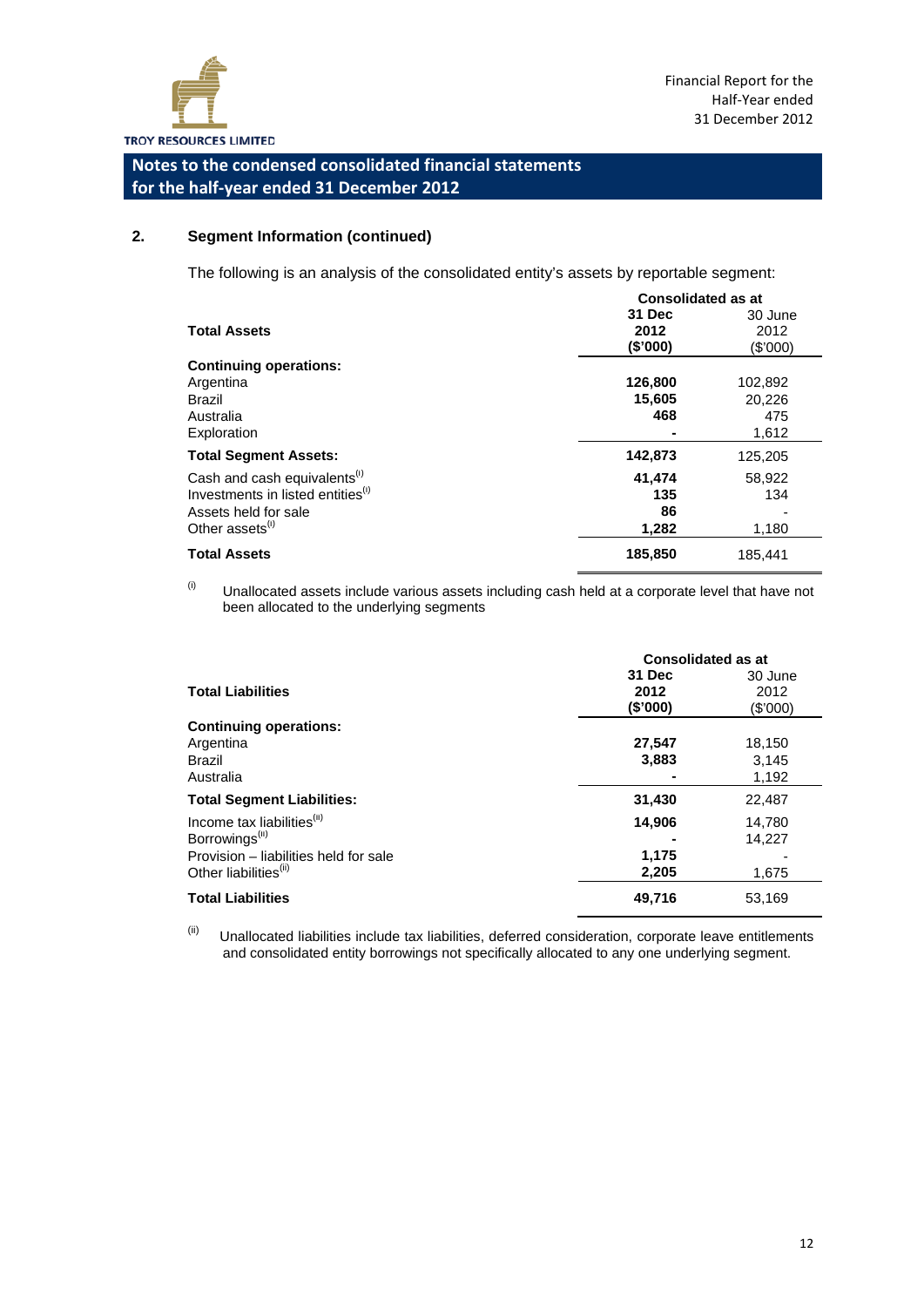

#### **3. Revenue**

|                            | Consolidated<br>Half-year ended |                |  |
|----------------------------|---------------------------------|----------------|--|
| Revenue                    | 31 Dec<br>2012                  | 31 Dec<br>2011 |  |
|                            | (\$'000)                        | (\$'000)       |  |
| <b>Operating Revenue</b>   |                                 |                |  |
| Gold sales                 | 91,569                          | 78,635         |  |
| Silver sales               | 17,365                          | 9,805          |  |
|                            | 108,934                         | 88,440         |  |
| <b>Other Income</b>        |                                 |                |  |
| Interest Received          | 230                             | 232            |  |
| Net foreign exchange gains | 41                              | 265            |  |
| Other                      | 98                              | 36             |  |
|                            | 369                             | 533            |  |

#### **4. Expenses**

|                                                 | <b>Consolidated</b> |          |  |
|-------------------------------------------------|---------------------|----------|--|
|                                                 | Half-year ended     |          |  |
|                                                 | 31 Dec              | 31 Dec   |  |
|                                                 | 2012                | 2011     |  |
|                                                 | (\$'000)            | (\$'000) |  |
| <b>Exploration expenditure</b>                  | 9,302               | 7,112    |  |
| <b>Exploration capitalised</b>                  | (4, 186)            | (4,219)  |  |
| Exploration expenditure (net)                   | 5,116               | 2,893    |  |
| Finance costs                                   | 1,306               | 1,841    |  |
| Depreciation of property, plant & equipment     |                     |          |  |
| - Cost of sales                                 | 7,003               | 7,154    |  |
| - Administration expenses                       | 141                 | 139      |  |
|                                                 | 7,144               | 7,293    |  |
| Amortisation of mining properties               | 9,958               | 10,489   |  |
| Export tax and other taxes (Argentina)          | 4,426               | 2,735    |  |
| Government royalties                            | 4,224               | 2,972    |  |
| Care and maintenance - Sandstone                | 736                 | 606      |  |
| <b>Administration Expenses</b>                  |                     |          |  |
| Head office salaries, bonuses and on costs      | 1,164               | 1,236    |  |
| Expatriate salaries and bonuses                 | 270                 | 653      |  |
| Directors' fees and on costs                    | 268                 | 250      |  |
| Other Brazil administration                     | 64                  | 65       |  |
| Depreciation - furniture and equipment          | 141                 | 139      |  |
| Other head office administration <sup>(i)</sup> | 1,778               | 1,725    |  |
| Toronto satellite office administration         | 423                 |          |  |
|                                                 | 4,108               | 4,068    |  |
| <b>Other Expenses - Corporate</b>               |                     |          |  |
| Share based payments                            | 362                 | 266      |  |
| Loss on sale of plant and equipment             |                     | 27       |  |
|                                                 | 362                 | 293      |  |

(i) Includes listing fees, shareholder costs, audit fees, taxation consultants, office rents, insurance, travel, conferences and other head office administration expenditure.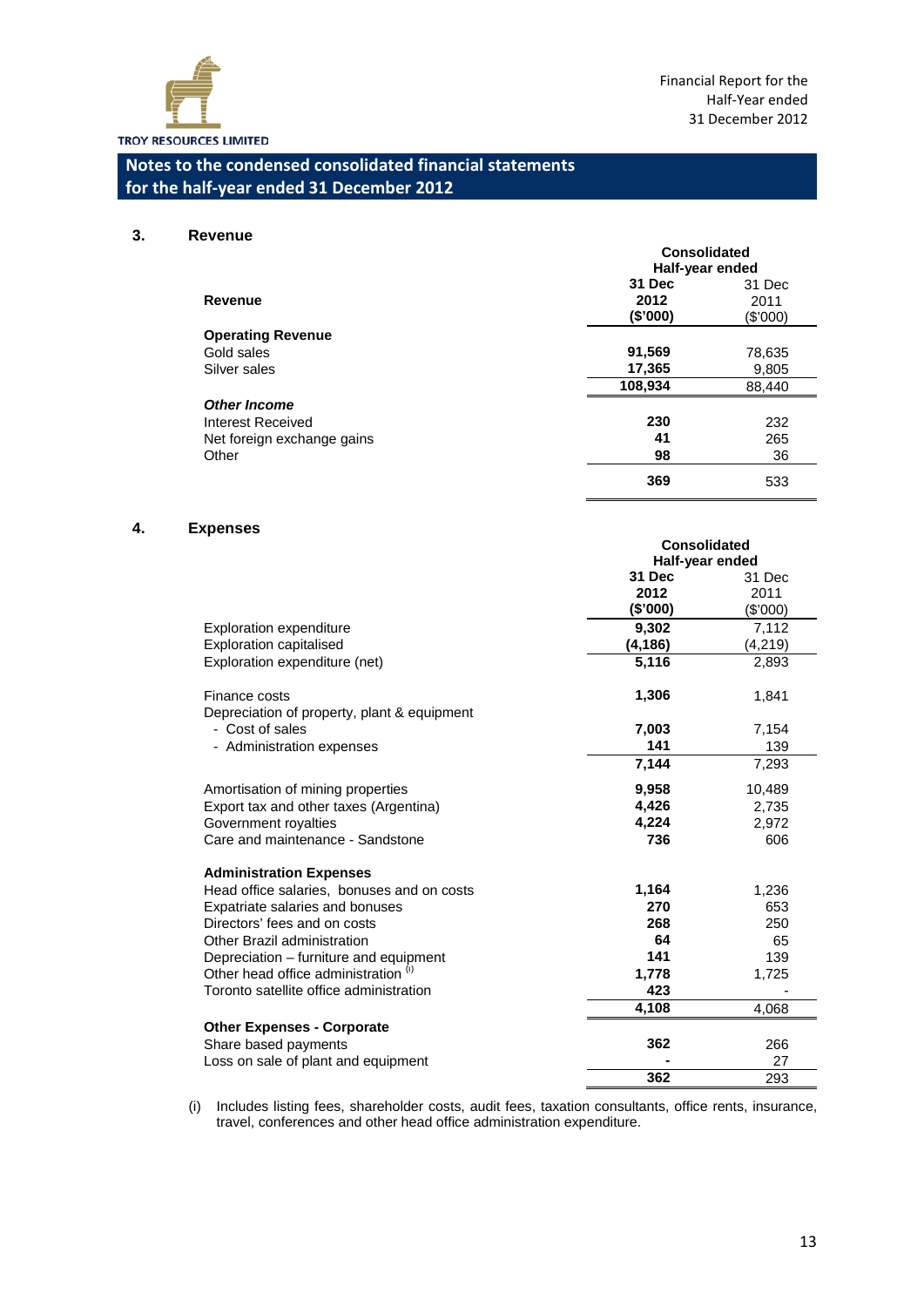

#### **5. Taxation**

#### **Export Tax / Government Royalties**

Export tax is incurred on the gross revenue of all gold and silver shipped out of Argentina at a rate of 5%. Government royalties are separate and are levied on production and infrastructure spending. Both of these costs are reported as part of costs of sales and disclosed in Note 4.

#### **Income Tax**

Income tax rates applicable for Corporations operating in Argentina, Brazil and Australia are 35%, 34% and 30% respectively. Argentine export tax is deductible for Argentine income tax purposes.

The Group's income tax expense for the half-year across the three jurisdictions is as follows:

|                          | <b>Consolidated Half-year ended</b><br>31 Dec 2012 |                |
|--------------------------|----------------------------------------------------|----------------|
|                          | (\$'000)                                           | %              |
| Argentina <sup>(a)</sup> | 6,484                                              | 26             |
| <b>Brazil</b>            | 1,558                                              | 34             |
| Australia <sup>(b)</sup> | $\blacksquare$                                     | $\overline{a}$ |
|                          | 8,042                                              | 37             |

<sup>(a)</sup>The actual rate of tax is less than the nominal noted due to Argentine operations benefiting from additional taxation deductions.

(b)Net costs incurred within Australia do not have offsetting taxable income streams and therefore an income tax credit has not been recognised.

#### **6. Trade and Other Receivables**

|                                 | <b>Consolidated as at</b> |          |  |
|---------------------------------|---------------------------|----------|--|
|                                 | 31 Dec                    | 30 June  |  |
|                                 | 2012                      | 2012     |  |
|                                 | (S'000)                   | (\$'000) |  |
| <b>Current</b>                  |                           |          |  |
| Debtors and prepayments (a)(b)  | 8,596                     | 5,500    |  |
| Value added tax recoverable (c) | 11,277                    | 9,104    |  |
|                                 | 19,873                    | 14,604   |  |
| <b>Non-Current</b>              |                           |          |  |
| Value added tax recoverable (c) | 5.507                     | 3.102    |  |

 $(a)$  Trade debtors include accounts receivable in relation to bullion sales. Other receivables and prepayments primarily include advance payments to contractors and insurers and recovery of fuel and accommodation expenses incurred on the behalf of contractors. Where the collections of the receivables are doubtful an allowance for doubtful debts is recognised, with no allowance being recognised at either 31 December 2012 or 30 June 2012. Trade receivables operate on standard 30 to 45 day terms. No interest is charged for the first 45 days from the date of the invoice.

 $(b)$  As at 31 December 2012 and 30 June 2012 no receivables are past due, or impaired.

 $\degree$  Within Argentina, the Group has incurred value added tax as part of its purchases which are recoverable over time in proportion to the level of future export sales. During the half-year ended 31 December 2012, \$6,174,000 of VAT receivable was recovered (2011: \$nil).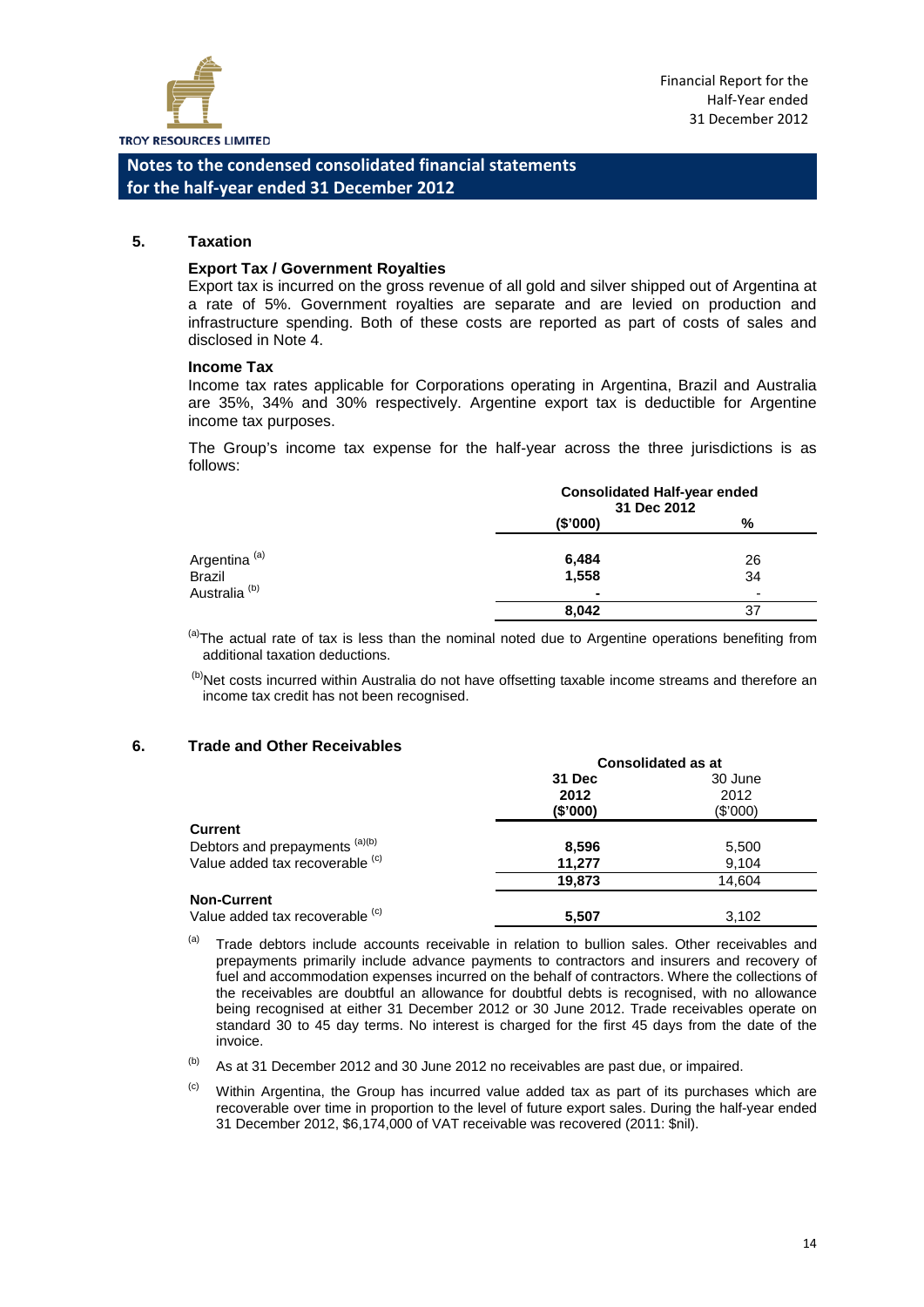

**Consolidated as at**

**Consolidated as at**

#### **Notes to the condensed consolidated financial statements for the half-year ended 31 December 2012**

#### **7. Assets held For Sale**

|                                        | Consolidated as at |                |  |
|----------------------------------------|--------------------|----------------|--|
|                                        | 31 Dec             | 30 June        |  |
|                                        | 2012               | 2012           |  |
|                                        | (S'000)            | (\$'000)       |  |
| <b>Current Assets</b>                  |                    |                |  |
| Assets held for sale - spare parts     | 86                 | $\overline{a}$ |  |
| <b>Current Liabilities</b>             |                    |                |  |
| Provisions - liabilities held for sale | 1.175              | ۰              |  |

The Company has signed a formal agreement with Southern Cross Goldfields Limited (SXG) to sell the Sandstone project in Western Australia, which is currently being held in care and maintenance. The plant and mining and exploration tenements to be sold are recorded in the books at Nil value.

The consideration for the sale comprises of \$2.3 million in cash, a 2% net smelter royalty on all production and 43.665 million unlisted SXG options (10 cent strike price, 5-year term). SXG is also required to assume the environmental and rehabilitation requirements of the site thereby replacing the \$2.7 million of existing cash backed environmental bonds, refer Note 11(a).

#### **8. Trade and Other Payables**

|                                       | Consolidated as at |          |  |
|---------------------------------------|--------------------|----------|--|
|                                       | 31 Dec             | 30 June  |  |
|                                       | 2012               | 2012     |  |
|                                       | (\$'000)           | (\$'000) |  |
| <b>Current</b>                        |                    |          |  |
| Trade payables                        | 6,378              | 6,513    |  |
| Accrued expenses (a)                  | 11,970             | 7,371    |  |
| Power Line payable (b)                | 1,533              | 1,561    |  |
| Deferred consideration on acquisition | 193                | 197      |  |
| <b>Dividends</b>                      | 126                | 74       |  |
|                                       | 20,200             | 15,716   |  |
| <b>Non-Current</b>                    |                    |          |  |
| Power Line payable (b)                | 1,500              | 2,267    |  |

 $(a)$  Continuing capital investment in the development of access to Casposo's underground ore reserves has resulted in an increase of accrued expenses during the half-year.

(b) During December 2011, the Casposo project was connected to the power grid. The Group has a contractual obligation to contribute to the upgrade and construction of power lines in the San Juan province, with the obligation being assumed as part of the Casposo Project purchase.

#### **9. Dividends**

|                                                                                     | <b>Consolidated Half-year ended</b> |                  |                           |                   |
|-------------------------------------------------------------------------------------|-------------------------------------|------------------|---------------------------|-------------------|
|                                                                                     | 31 Dec 2012                         |                  | 31 Dec 2011               |                   |
|                                                                                     | <b>Cents per</b><br><b>Share</b>    | Total<br>(S'000) | <b>Cents per</b><br>share | Total<br>(\$'000) |
| Final 2012 dividend paid was fully franked at<br>30% tax rate, paid 19 October 2012 | 10.0                                | 9.046            | 6.0                       | 5,317             |
|                                                                                     | 10.0                                | 9.046            | 6.0                       | 5.317             |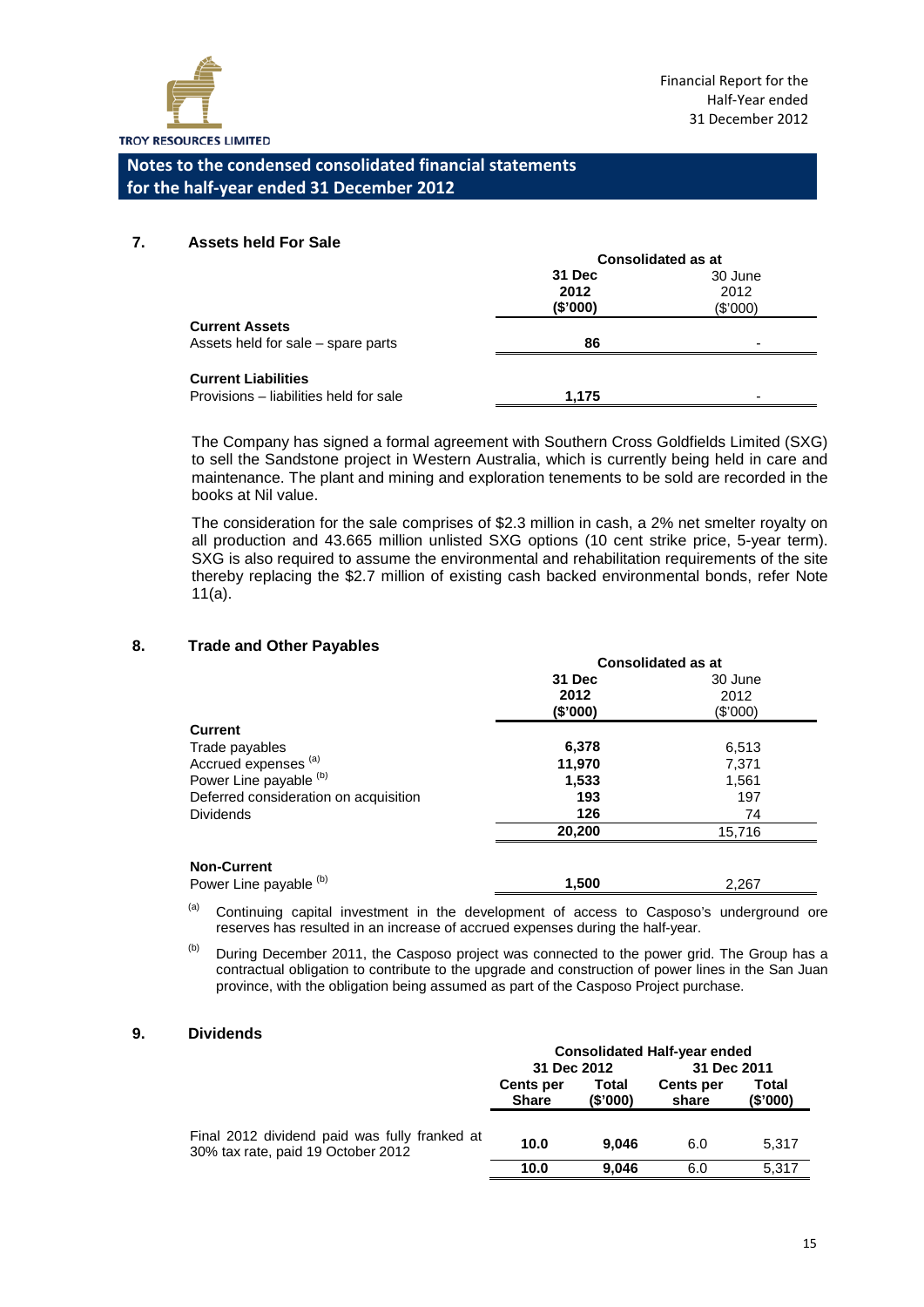

#### **10. Equity Securities Issued**

|                                  | <b>Consolidated Half-year ended</b> |          |                |          |
|----------------------------------|-------------------------------------|----------|----------------|----------|
|                                  | 31 Dec 2012                         |          | 31 Dec 2011    |          |
|                                  | No.                                 |          | No.            |          |
|                                  | (000)                               | (\$'000) | ('000)         | (\$'000) |
| Exercise of options              | 1,661                               | 5.218    | 588            | 1,284    |
| Dividend reinvestment plan       | 529                                 | 2.377    | $\overline{a}$ |          |
| Performance rights shares issued | 16                                  | 29       | 36             | 74       |
|                                  | 2.206                               | 7.624    | 624            | 1,358    |

#### **11. Contingent Liabilities**

There are no contingent liabilities other than:

- (a) Environmental performance bonds provided by financial institutions held in relation to the Sandstone project given to the W.A State departments of Mines and Petroleum total \$2,729,125 (June 2012: \$2,729,125). These are security amounts against breach of environmental conditions and are not expected to be exercised in the normal course of business. These environmental performance bonds will be cancelled and replaced by Southern Cross Goldfields Limited (SXG) on completion of the Sandstone Sale, refer Note 7.
- (b) General sureties given to various State Departments of Mines and Petroleum to a total value of \$260,000 (2011: \$175,000). These are security amounts against breach of environmental conditions and are not expected to be exercised in the normal course of business. These sureties will be cancelled and replaced by Southern Cross Goldfields Limited (SXG) on completion of the Sandstone Sale, refer Note 7.
- (c) General bank guarantees to financial institutions total \$182,767 (June 2012: \$163,423), of these \$104,138 (June 2012:\$85,259) are cash backed.

#### **12. Subsequent Events**

There are no matters or circumstances that have arisen since 31 December 2012 that has significantly affected or may significantly affect:

- (i) The consolidated entity's operations in future financial years; or
- (ii) The results of those operations in future financial years; or
- (iii) The consolidated entity's state of affairs in future financial years.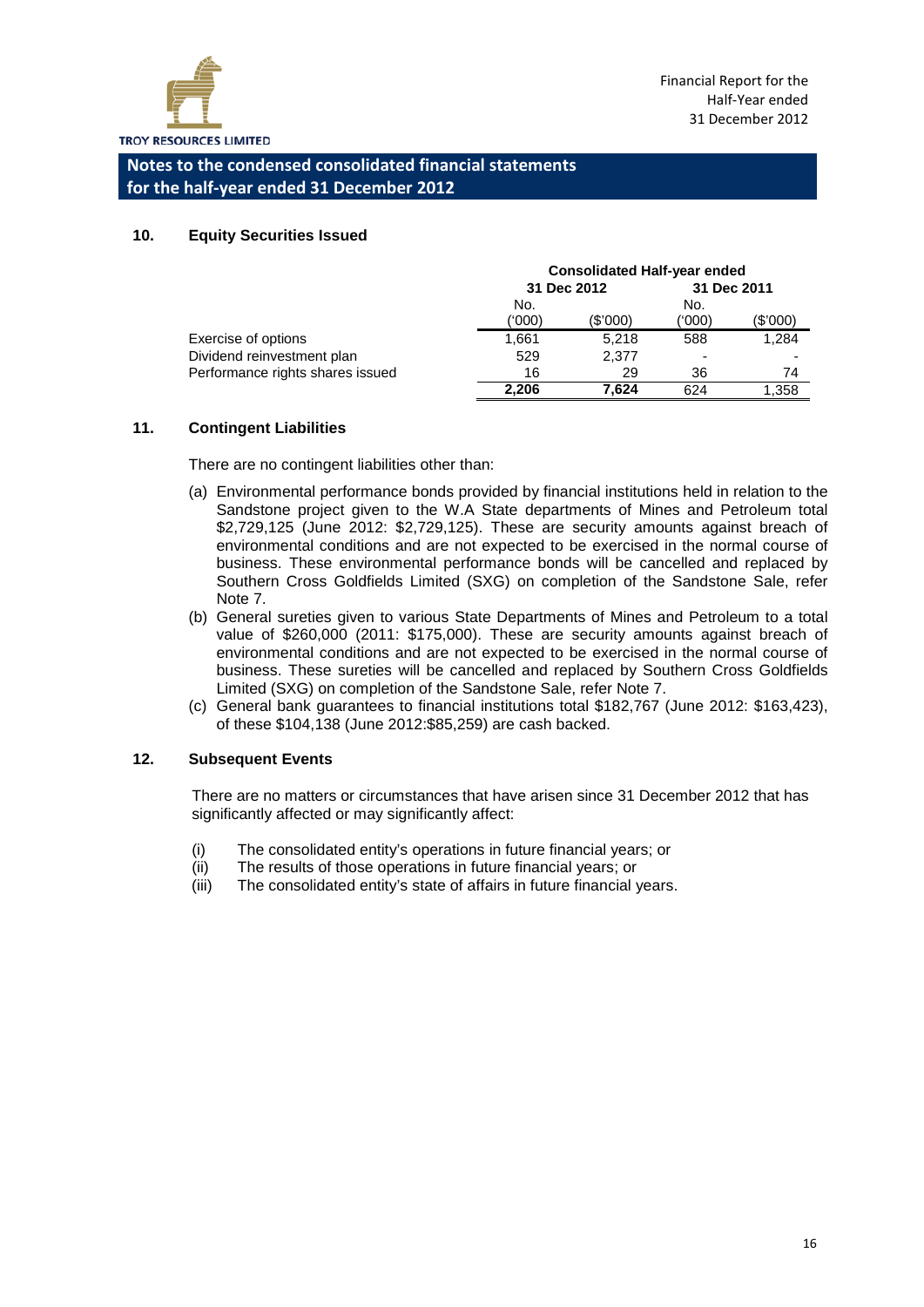

Financial Report for the Half-Year ended 31 December 2012

The Directors declare that:

- (a) in the Directors' opinion, there are reasonable grounds to believe that the Company will be able to pay its debts as and when they become due and payable; and
- (b) in the Directors' opinion, the attached financial statements and notes thereto are in accordance with the Corporations Act 2001; including compliance with accounting standards and giving a true and fair view of the financial position and performance of the consolidated entity.

**Signed in accordance with a resolution of the Directors made pursuant to s.303(5) of the Corporations Act 2001.**

#### **On behalf of the Directors**

1 R active  $\alpha$ 

**Mr David R Dix** Chairman of Directors

Perth, Western Australia Date: 26 February 2013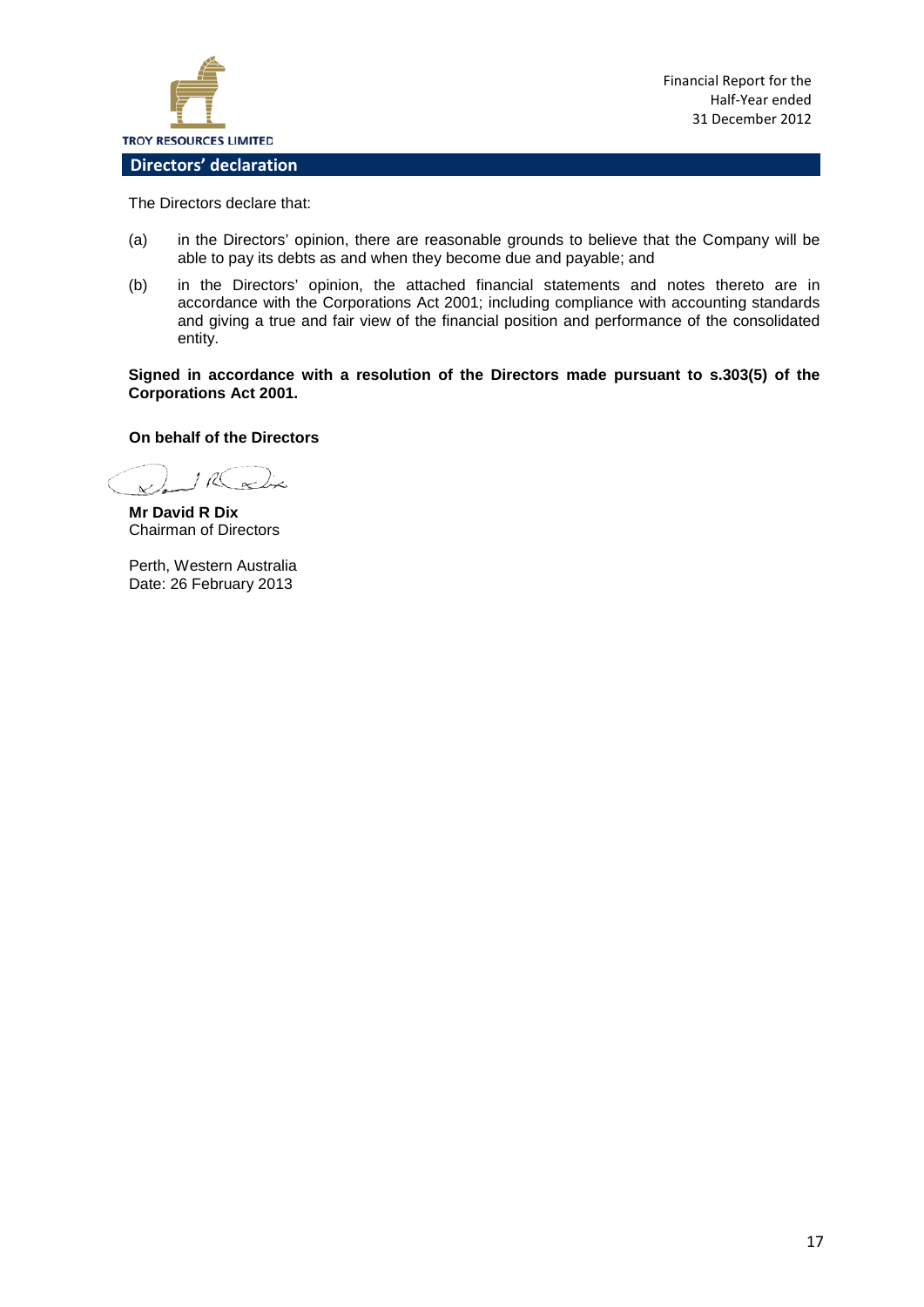# Deloitte.

Deloitte Touche Tohmatsu ABN 74 490 121 060

Woodside Plaza Level 14 240 St Georges Terrace Perth WA 6000 GPO Box A46 Perth WA 6837 Australia

Tel: +61 (8) 9365 7000 Fax: +61 (8) 9365 7001 www.deloitte.com.au

### **Independent Auditor's Review Report to the members of Troy Resources Limited**

We have reviewed the accompanying half-year financial report of Troy Resources Limited, which comprises the condensed statement of financial position as at 31 December 2012, and the condensed statement of profit or loss, the condensed statement of profit or loss and other comprehensive income, the condensed statement of cash flows and the condensed statement of changes in equity for the half-year ended on that date, selected explanatory notes and, the directors' declaration of the consolidated entity comprising the company and the entities it controlled at the end of the half-year or from time to time during the half-year as set out on pages 5 to 17.

#### *Directors' Responsibility for the Half-Year Financial Report*

The directors of the company are responsible for the preparation of the half-year financial report that gives a true and fair view in accordance with Australian Accounting Standards and the *Corporations Act 2001* and for such internal control as the directors determine is necessary to enable the preparation of the half-year financial report that is free from material misstatement, whether due to fraud or error.

#### *Auditor's Responsibility*

Our responsibility is to express a conclusion on the half-year financial report based on our review. We conducted our review in accordance with Auditing Standard on Review Engagements ASRE 2410 *Review of a Financial Report Performed by the Independent Auditor of the Entity*, in order to state whether, on the basis of the procedures described, we have become aware of any matter that makes us believe that the halfyear financial report is not in accordance with the *Corporations Act 2001* including: giving a true and fair view of the consolidated entity's financial position as at 31 December 2012 and its performance for the halfyear ended on that date; and complying with Accounting Standard AASB 134 *Interim Financial Reporting* and the *Corporations Regulations 2001*. As the auditor of Troy Resources Limited, ASRE 2410 requires that we comply with the ethical requirements relevant to the audit of the annual financial report.

A review of a half-year financial report consists of making enquiries, primarily of persons responsible for financial and accounting matters, and applying analytical and other review procedures. A review is substantially less in scope than an audit conducted in accordance with Australian Auditing Standards and consequently does not enable us to obtain assurance that we would become aware of all significant matters that might be identified in an audit. Accordingly, we do not express an audit opinion.